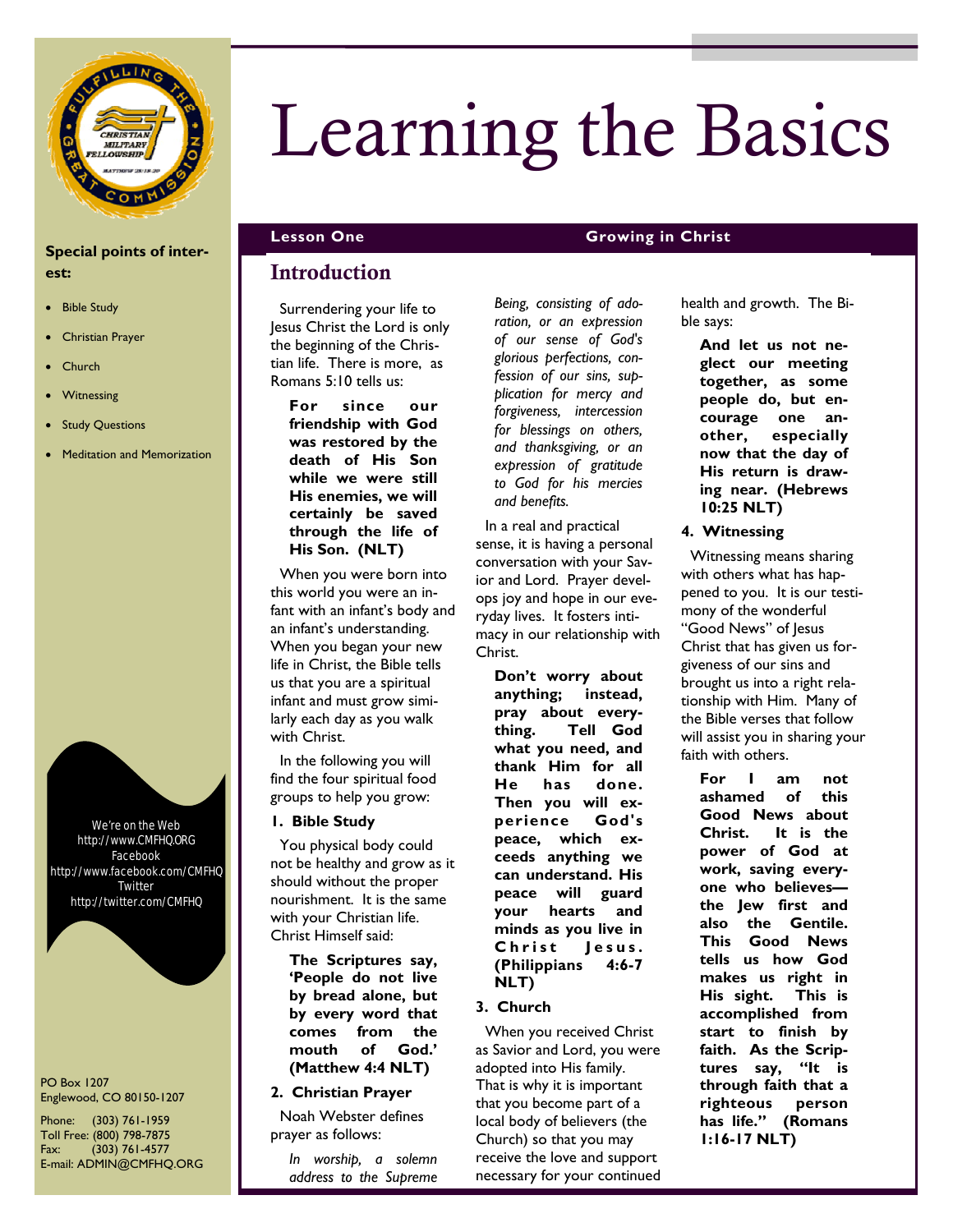# Bible Study Lesson

#### **As You Begin**

Start your time in the Word with prayer! It is the Holy Spirit that will "guide you into all truth."

**When the Spirit of truth comes, He will guide you into all truth. He will not speak on His own but will tell you what He has heard. He will tell you about the future. (John 16:13 NLT)** 

You have a new life in Christ! The purpose of this new life is that we might grow according to His plan.

**This means that anyone who belongs to Christ has become a new person. The old life is gone; a new life has begun! (2 Corinthians 5:17 NLT)** 

This is the brand new you! Not a remodeled old self but a new creation! As you follow the Lord Jesus Christ in this new life you will find it both exciting and rewarding.

#### **The New Happening**

As you begin your study, read the following passages:

**One day as Jesus was walking along the shore of the Sea of Galilee, He saw two brothers—Simon, also called Peter, and Andrew throwing a net into the water, for they fished for a living. Jesus called out to them, "Come, follow Me, and I will show you how to fish for people!" And they left their nets at once and followed Him. A little farther up the shore He saw two other brothers, James and John, sitting in a boat with their father, Zebedee, repairing their nets. And He called them to come, too. They immediately followed Him, leaving the boat and**  their father behind. **(Matthew 4:18-22 NLT)** 

**As they were walking along, someone said to Jesus, "I will follow You wherever You go." But Jesus replied,** 

**"Foxes have dens to live in, and birds have nests, but the Son of Man has no place even to lay His head." He said to another person, "Come, follow Me." The man agreed, but he said, "Lord, first let me return home and bury my father." But Jesus told him, "Let the spiritually dead bury their own dead! Your duty is to go and preach about the Kingdom of God." Another said, "Yes, Lord, I will follow You, but first let me say good-bye to my family." But Jesus told him, "Anyone who puts a hand to the plow and then looks back is not fit for the Kingdom of God." (Luke 9:57-62 NLT)** 

**His disciples didn't understand at the time that this was a fulfillment of prophecy. But after Jesus entered into His glory, they remembered what had happened and realized that these things had been written about Him. Many in the crowd had seen Jesus call Lazarus from the tomb, raising Him from the dead, and they were telling others about it. That was the reason so many went out to meet Him—because they had heard about this miraculous sign. Then the Pharisees said to each other, "There's nothing we can do. Look, everyone has gone after Him!" Some Greeks who had come to Jerusalem for the Passover celebration paid a visit to Philip, who was from Bethsaida in Galilee. They said, "Sir, we want to meet Jesus." Philip told Andrew about it, and they went together to ask Jesus. Jesus replied, "Now the time has come for the Son of Man to enter into His glory. I tell you the truth, unless a kernel of wheat is planted in the soil and dies,** 

**it remains alone. But its death will produce many new kernels—a plentiful harvest of new lives. Those who love their life in this world will lose it. Those who care nothing for their life in this world will keep it for eternity. Anyone who wants to be My disciple must follow Me, because My servants must be where I am. And the Father will honor anyone who serves Me. (John 12:16- 26 NLT)** 

**So I say, let the Holy Spirit guide your lives. Then you won't be doing what your sinful nature craves. The sinful nature wants to do evil, which is just the opposite of what the Spirit wants. And the Spirit gives us desires that are the opposite of what the sinful nature desires. These two forces are constantly fighting each other, so you are not free to carry out your good intentions. But when you are directed by the Spirit, you are not under obligation to the law of Moses. When you follow the desires of your sinful nature, the results are very clear: sexual immorality, impurity, lustful pleasures, idolatry, sorcery, hostility, quarreling, jealousy, outbursts of anger, selfish ambition, dissension, division, envy, drunkenness, wild parties, and other sins like these. Let me tell you again, as I have before, that anyone living that sort of life will not inherit the Kingdom of God. But the Holy Spirit produces this kind of fruit in our lives: love, joy, peace, patience, kindness, goodness, faithfulness, gentleness, and selfcontrol. There is no law against these things! Those who belong to Christ Jesus have nailed the passions and desires of their sinful nature to His cross and crucified**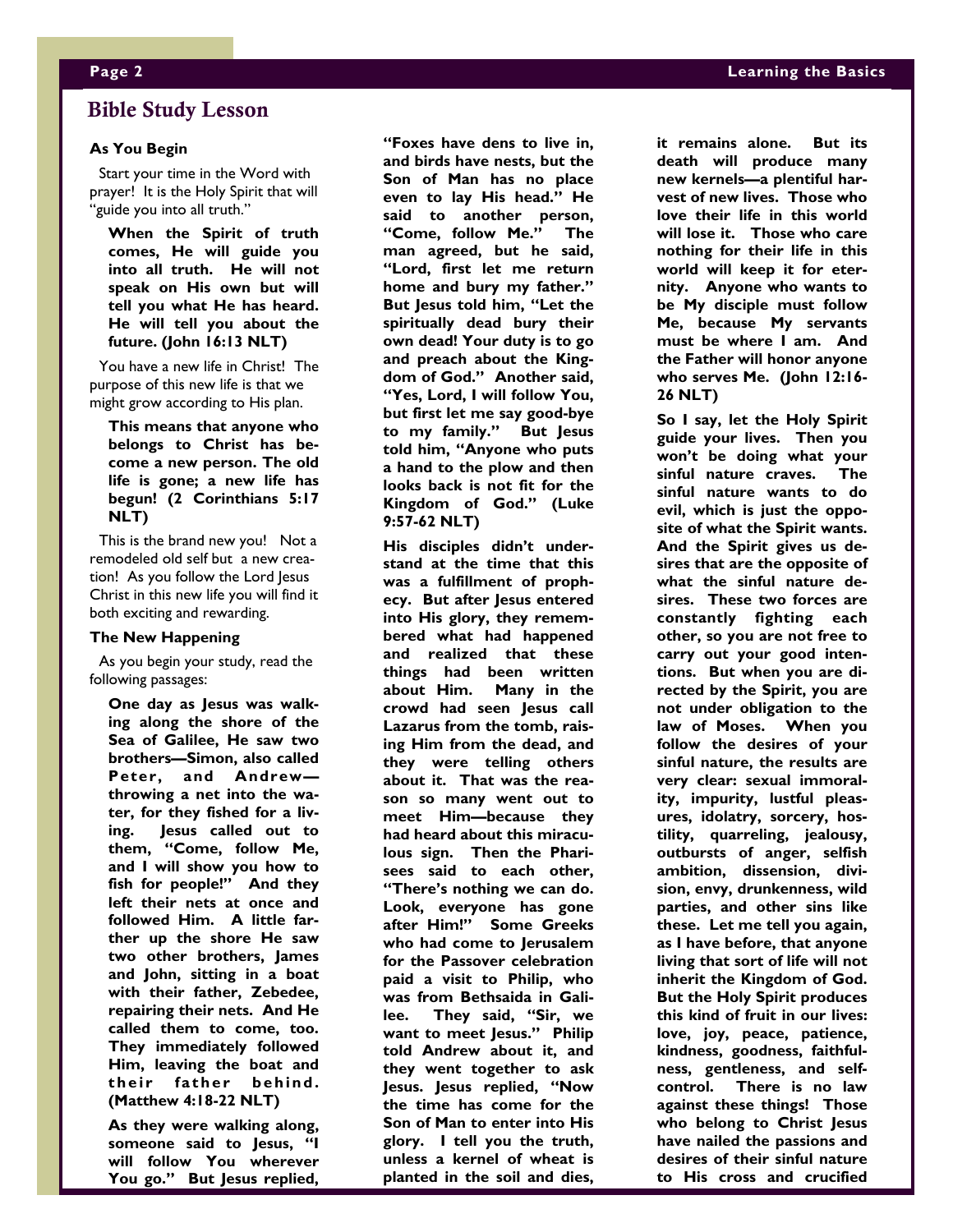# Bible Study Lesson Continued

**them there. Since we are living by the Spirit, let us follow the Spirit's leading in every part of our lives. Let us not become conceited, or provoke one another, or be jealous of one another. (Galatians 5:16-26 NLT)** 

**Whatever happens, my dear brothers and sisters, rejoice in the Lord. I never get tired of telling you these things, and I do it to safeguard your faith. Watch out for those dogs, those people who do evil, those mutilators who say you must be circumcised to be saved. For we who worship by the Spirit of God are the ones who are truly circumcised. We rely on what Christ Jesus has done for us. We put no confidence in human ef-**

# Study Questions

1. What kind of life does Jesus give to those who trust Him?

**The thief's purpose is to steal and kill and destroy. My purpose is to give them a rich and satisfying life.… I give them eternal life, and they will never perish. No one can snatch them away from Me, (John 10:10, 28 NLT)** 

2. How did Jesus save you?

**The law of Moses was unable to save us because of the weakness of our sinful nature. So God did what the law could not do. He sent His own Son in a body like the bodies we sinners have. And in that body God declared an end to sin's control over us by giving His Son as a sacrifice for our sins. (Romans 8:3 NLT)** 

3. How do I confirm my own salvation?

**If you confess with your mouth that Jesus is Lord and** 

**fort, though I could have confidence in my own effort if anyone could. Indeed, if others have reason for confidence in their own efforts, I have even more! I was circumcised when I was eight days old. I am a pureblooded citizen of Israel and a member of the tribe of Benjamin—a real Hebrew if there ever was one! I was a member of the Pharisees, who demand the strictest obedience to the Jewish law. I was so zealous that I harshly persecuted the church. And as for righteousness, I obeyed the law without fault. I once thought these things were valuable, but now I consider them worthless because of what Christ has done. Yes, every-**

**believe in your heart that God raised Him from the dead, you will be saved. For it is by believing in your heart that you are made right with God, and it is by confessing with your mouth that you are saved. (Romans 10:9-10 NLT)** 

4. What has happened to my old desires?

**We know that our old sinful selves were crucified with Christ so that sin might lose its power in our lives. We are no longer slaves to sin. For when we died with Christ we were set free from the power of sin. And since we died with Christ, we know we will also live with Him. We are sure of this because Christ was raised from the dead, and He will never die again. Death no longer has any power over Him. When He died, He died once to break the power of sin. But now that**  **thing else is worthless when compared with the infinite value of knowing Christ Jesus my Lord. For His sake I have discarded everything else, counting it all as garbage, so that I could gain Christ and become one with Him. I no longer count on my own righteousness through obeying the law; rather, I become righteous through faith in Christ. For God's way of making us right with Himself depends on faith. I want to know Christ and experience the mighty power that raised Him from the dead. I want to suffer with Him, sharing in His death, so that one way or another I will experience the resurrection from the dead! (Philippians 3:1-11 NLT)** 

**He lives, He lives for the glory of God. So you also should consider yourselves to be dead to the power of sin and alive to God through Christ Jesus. Do not let sin control the way you live; do not give in to sinful desires. Do not let any part of your body become an instrument of evil to serve sin. Instead, give yourselves completely to God, for you were dead, but now you have new life. So use your whole body as an instrument to do what is right for the glory of God. Sin is no longer your master, for you no longer live under the requirements of the law. Instead, you live under the freedom of God's grace. (Romans 6:6-14 NLT)** 

5. What must happen for a person to both "see" and be able to "enter" the kingdom of heaven?

**Jesus replied, "I tell you the truth, unless you are born again, you cannot see the**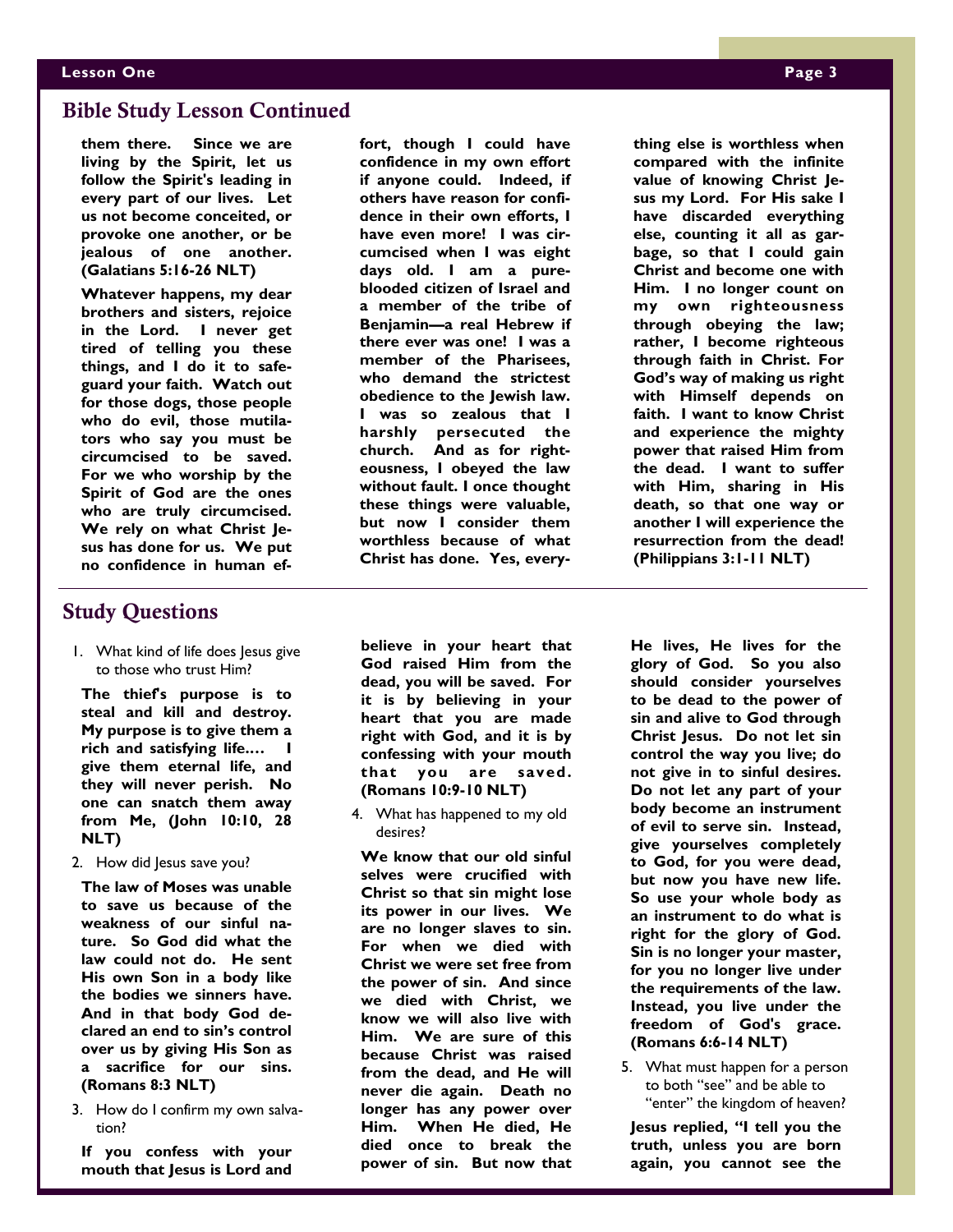# Study Questions Continued

**Kingdom of God.…I assure you, no one can enter the Kingdom of God without being born of water and the Spirit.…So don't be surprised when I say, 'You must be born again.'" (John 3:3, 5, 7 NLT)** 

6. How can I show the Lord that I love Him?

**"Those who accept My commandments and obey them are the ones who love Me. And because they love Me, My Father will love them. And I will love them and reveal Myself to each of them." Judas (not Judas Iscariot, but the other disciple with that name) said to Him, "Lord, why are You going to reveal Yourself only to us and not to the world at large?" Jesus replied, "All who love Me will do what I say. My Father will love them, and We will come and make Our home with each of them. Anyone who does-**

#### Meditation and Memorization

Meditate on (think about) the following verses:

**For God loved the world so much that He gave His one and only Son, so that everyone who believes in Him will not perish but have eternal life. (John 3:16 NLT)** 

**But you belong to God, my dear children. You have already won a victory over those people, because the Spirit who lives in you is greater than the spirit who lives in the world. (1 John 4:4 NLT)** 

**But God showed His great love for us by sending Christ to die for us while we were still sinners. (Romans 5:8 NLT)** 

**And now you Gentiles have** 

**n't love Me will not obey Me. And remember, My words are not My own. What I am telling you is from the Father who sent Me." (John 14:21-24 NLT)** 

7. What are some ways I can show others God's love?

**We know what real love is because Jesus gave up His life for us. So we also ought to give up our lives for our brothers and sisters. If someone has enough money to live well and sees a brother or sister in need but shows no compassion—how can God's love be in that person? (1 John 3:16-17 NLT)** 

8. As the Holy Spirit has full control in my life, what can I expect to see?

**But the Holy Spirit produces this kind of fruit in our lives: love, joy, peace, patience, kindness, goodness, faithfulness, gentleness, and selfcontrol. There is no law** 

#### **against these things! (Galatians 5:22-23 NLT)**

9. Is there any way to heaven besides Jesus?

**Jesus told him, "I am the way, the truth, and the life. No one can come to the Father except through Me." (John 14:6 NLT)** 

10. What will separate you from the love of God?

**And I am convinced that nothing can ever separate us from God's love. Neither death nor life, neither angels nor demons, neither our fears for today nor our worries about tomorrow—not even the powers of hell can separate us from God's love. No power in the sky above or in the earth below indeed, nothing in all creation will ever be able to separate us from the love of God that is revealed in Christ Jesus our Lord. (Romans 8:38-39 NLT)** 

**also heard the truth, the Good News that God saves you. And when you believed in Christ, He identified you as His own by giving you the Holy Spirit, whom He promised long ago. (Ephesians 1:13 NLT)** 

Memorize the following verse:

**Don't worry about anything; instead, pray about everything. Tell God what you need, and thank Him for all He has done. Then you will experience God's peace, which exceeds anything we can understand. His peace will guard your hearts and minds as you live in Christ Jesus. (Philippians 4:6-7 NLT)** 

#### **Page 4**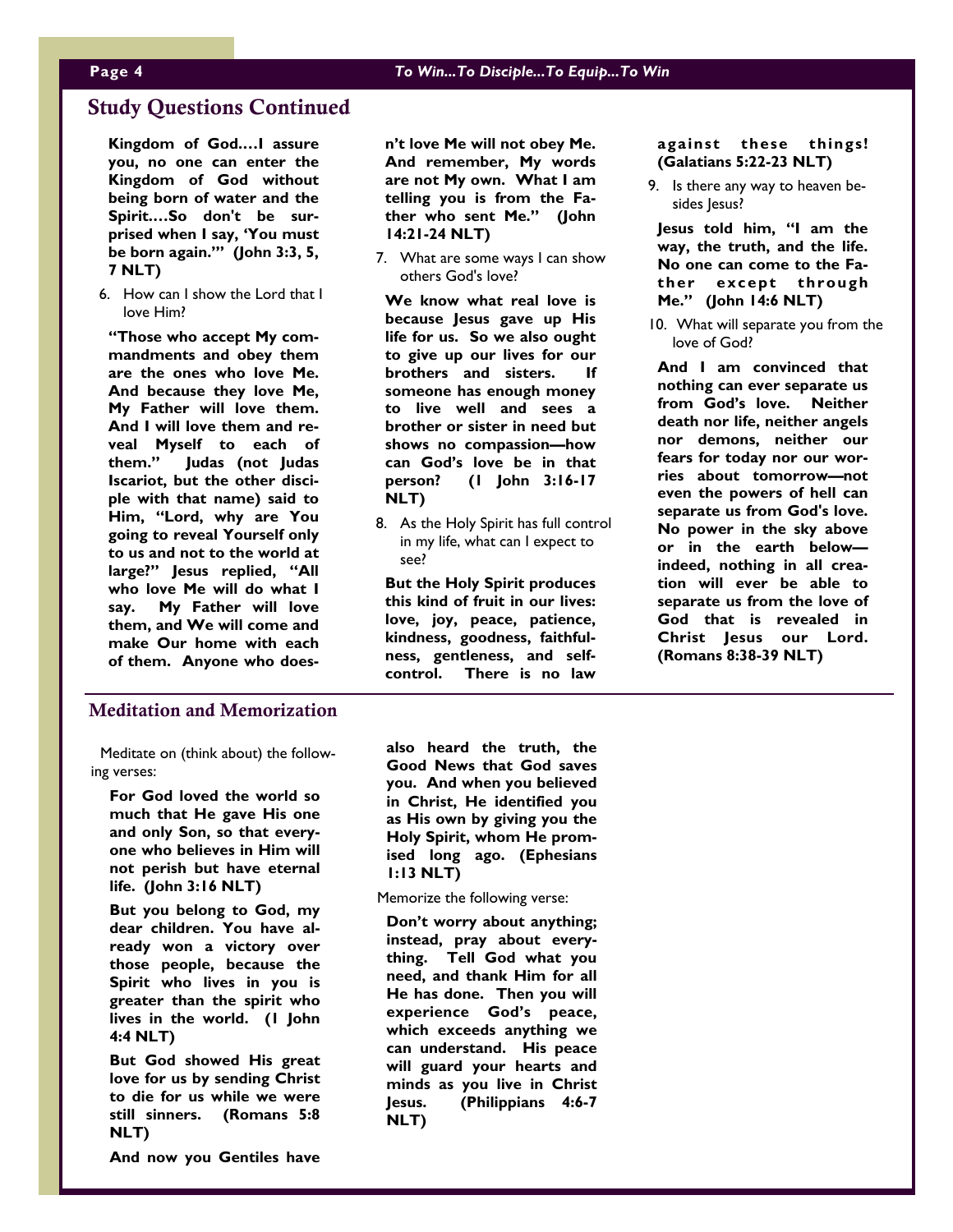

- Introduction
- Bible Study Lesson
- Study Questions
- Meditation and Memorization



PO Box 1207 Englewood, CO 80150-1207

Phone: (303) 761-1959 Toll Free: (800) 798-7875 Fax: (303) 761-4577 E-mail: ADMIN@CMFHQ.ORG

# Learning the Basics

Introduction

but His definition:

In the following quote from the Epistle of Second Peter, we find not only God's provision for Christian growth set forth

**By His divine power, God has given us everything we need for living a godly life. We have received all of this by coming to know Him, the One who called us to Himself by means of His marvelous glory and excellence. And because of His glory and excellence, He has given us great and precious promises. These are the promises that enable you to share His divine nature and escape the world's corruption caused by human desires. In view of all this, make every effort to respond to God's promises. Supplement your faith with a generous provision of moral excellence, and moral excellence with knowledge, and knowledge with self-control, and self-control with patient endurance, and patient endurance with godliness, and godliness with brotherly affection, and** 

#### **Lesson Two Continuing to Grow in Christ**

#### **brotherly affection with love for everyone. The more you grow like this, the more productive and useful you will be in your knowledge of our Lord Jesus Christ. But those who fail to develop in this way are shortsighted or blind, forgetting that they have been cleansed from their old sins. So, dear brothers and sisters, work hard to prove that you really are among those God has called and chosen. Do these things, and you will never fall away. Then God will give you a grand entrance into the eternal Kingdom of our Lord and Savior Jesus Christ. (2 Peter 1:3- 11 NLT)**

Therefore, growing in Christ is in part knowing about Him and more importantly, knowing Him! Growth is the fruit of this miraculous relationship! As with all relationships, it requires time and effort. We have to choose to push aside the things of this world in order to make time to spend with Christ. To do otherwise is to perish from utter starvation.

"Christ does not intend that you be saved, sanctified, and petrified." He gives you the

liberty to be what you are with the hope of becoming what you were meant to be. (Growing with Christ, Douglas Beyer).

The *Reader's Digest* section entitled "Pardon, Your Slip is Showing," quotes a church announcement: "Spiritual growth has been postponed until September." Perhaps a case of too much information? How about you? Are you postponing your spiritual growth?

**There is much more we would like to say about this, but it is difficult to explain, especially since you are spiritually dull and don't seem to listen. You have been believers so long now that you ought to be teaching others. Instead, you need someone to teach you again the basic things about God's word. You are like babies who need milk and cannot eat solid food. For someone who lives on milk is still an infant and doesn't know how to do what is right. Solid food is for those who are mature, who through training have the skill to recognize the difference between right and wrong. (Hebrews 5:11-14 NLT)**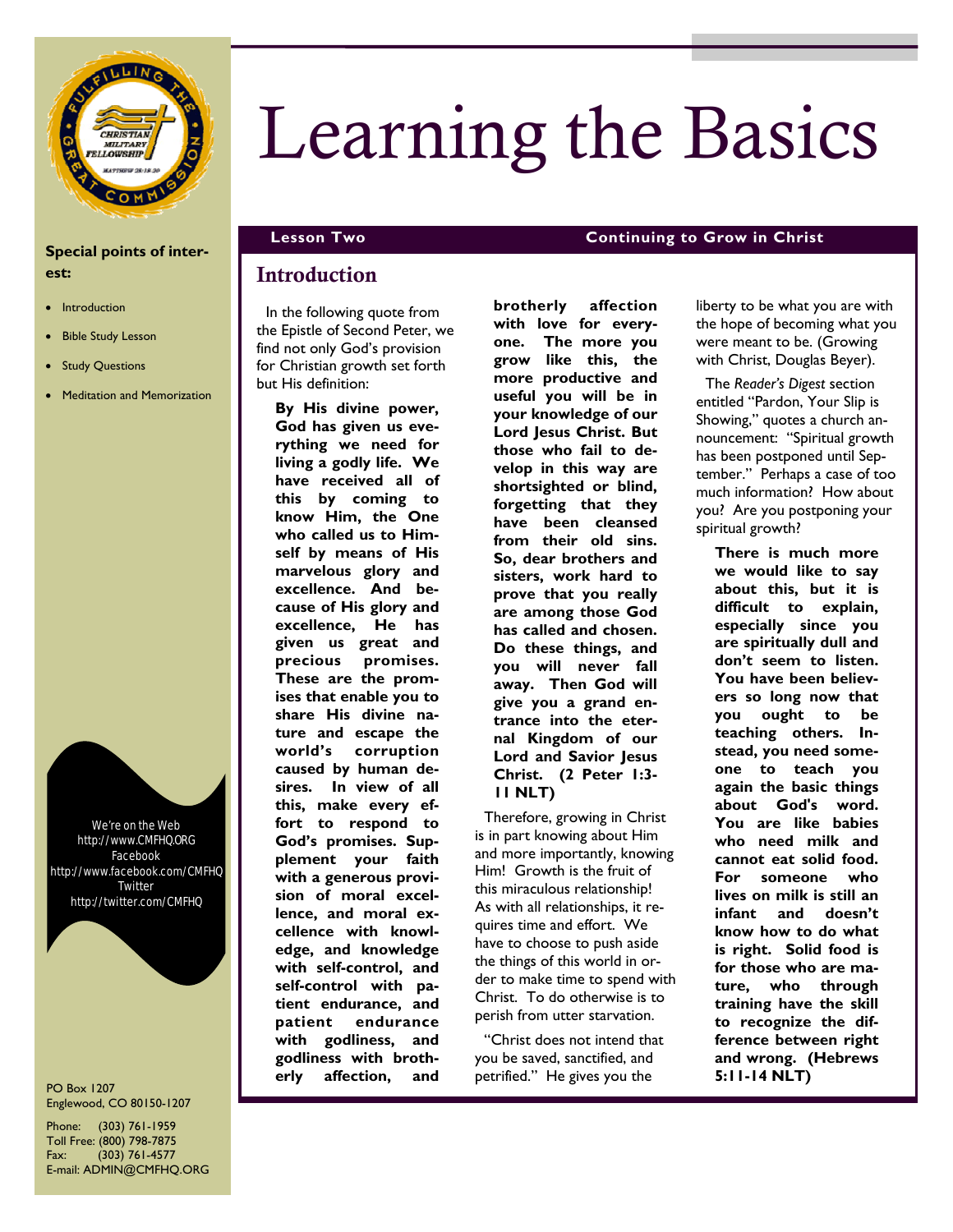# Bible Study Lesson

#### **As You Begin**

Start your time in the Word with prayer! Ask God to give you His wisdom as you study through this lesson.

**If you need wisdom, ask our generous God, and He will give it to you. He will not rebuke you for asking. (James 1:5 NLT)** 

Remember, it is the Holy Spirit that will "guide you into all truth."

**When the Spirit of truth comes, He will guide you into all truth. He will not speak on His own but will tell you what He has heard. He will tell you about the future. (John 16:13 NLT)** 

#### **The New Happening**

As you begin your study, read the following passages:

**I am the true grapevine, and My Father is the gardener. He cuts off every branch of Mine that doesn't produce fruit, and He prunes the branches that do bear fruit so they will produce even more. You have already been pruned and purified by the message I have given you. Remain in Me, and I will remain in you. For a branch cannot produce fruit if it is severed from the vine, and you cannot be fruitful unless you remain in Me. Yes, I am the vine; you are the branches. Those who remain in Me, and I in them, will produce much fruit. For apart from Me you can do nothing. Anyone who does not remain in Me is thrown away like a useless branch and withers. Such branches are gathered into a pile to be burned. But if you remain in Me and My words remain in you, you may ask for anything you want, and it will be granted! When you produce much fruit, you are My true disciples. This brings great glory to My Fa-** **ther. I have loved you even as the Father has loved Me. Remain in My love. When you obey My commandments, you remain in My love, just as I obey My Father's commandments and remain in His love. I have told you these things so that you will be filled with My joy. Yes, your joy will overflow! (John 15:1-11 NLT)** 

**I have told you these things so that you won't abandon your faith. For you will be expelled from the synagogues, and the time is coming when those who kill you will think they are doing a holy service for God. This is because they have never known the Father or Me. Yes, I'm telling you these things now, so that when they happen, you will remember My warning. I didn't tell you earlier because I was going to be with you for a while longer. But now I am going away to the One who sent Me, and not one of you is asking where I am going. Instead, you grieve because of what I've told you. But in fact, it is best for you that I go away, because if I don't, the Advocate won't come. If I do go away, then I will send Him to you. And when He comes, He will convict the world of its sin, and of God's righteousness, and of the coming judgment. The world's sin is that it refuses to believe in Me. Righteousness is available because I go to the Father, and you will see Me no more. Judgment will come because the ruler of this world has already been judged. There is so much more I want to tell you, but you can't bear it now. When the Spirit of truth comes, He will guide you into all truth. He will not speak on His own but will tell you what** 

**He has heard. He will tell you about the future. He will bring Me glory by telling you whatever He receives from Me. (John 16:1-14 NLT)** 

**And so, dear brothers and sisters, I plead with you to give your bodies to God because of all He has done for you. Let them be a living and holy sacrifice—the kind He will find acceptable. This is truly the way to worship Him. Don't copy the behavior and customs of this world, but let God transform you into a new person by changing the way you think. Then you will learn to know God's will for you, which is good and pleasing and perfect. Because of the privilege and authority God has given me, I give each of you this warning: Don't think you are better than you really are. Be honest in your evaluation of yourselves, measuring yourselves by the faith God has given us. Just as our bodies have many parts and each part has a special function, so it is with Christ's body. We are many parts of one body, and we all belong to each other. In His grace, God has given us different gifts for doing certain things well. So if God has given you the ability to prophesy, speak out with as much faith as God has given you. If your gift is serving others, serve them well. If you are a teacher, teach well. If your gift is to encourage others, be encouraging. If it is giving, give generously. If God has given you leadership ability, take the responsibility seriously. And if you have a gift for showing kindness to others, do it gladly. Don't just pretend to love others. Really love them. Hate what is wrong. Hold tightly to what**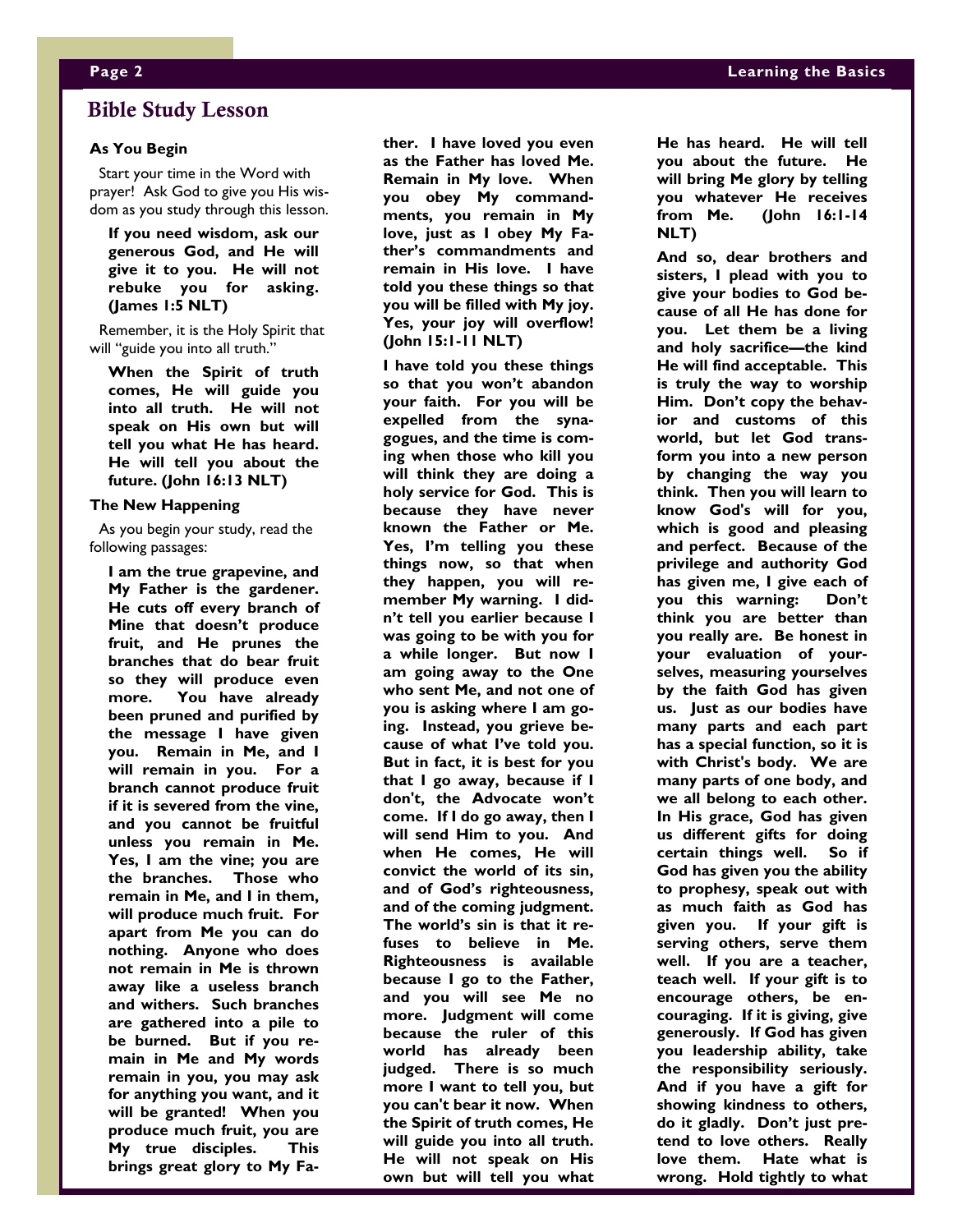# Bible Study Lesson Continued

**is good. Love each other with genuine affection, and take delight in honoring each other. Never be lazy, but work hard and serve the Lord enthusiastically. Rejoice in our confident hope. Be patient in trouble, and keep on praying. (Romans 12:1-12 NLT)** 

**Now these are the gifts Christ gave to the church: the apostles, the prophets, the evangelists, and the pastors and teachers. Their responsibility is to equip God's people to do His work and build up the church, the body of Christ. This will continue until we all come to such unity in our faith and knowledge of God's Son that we will be mature in the Lord, measuring up to the full and complete standard of Christ. Then we will no longer be immature like children. We won't be tossed and blown about by every wind of new teaching. We will not be influenced when people try to trick us with lies so clever they sound like the truth. Instead, we will speak the truth in love, growing in every way more and more like Christ, who is the head of His body, the church. He makes the whole body fit together perfectly. As each part does its own special work, it helps the other parts grow, so that the whole body is healthy and growing and full of love. With the Lord's authority I say this: Live no longer as the Gentiles do, for they are hopelessly confused. Their minds are full of darkness; they wander far from the life God gives because they have closed their minds and hardened their hearts against Him. They have no sense of shame. They live for lustful pleasure and eagerly practice every kind of impurity.**  **But that isn't what you learned about Christ. Since you have heard about Jesus and have learned the truth that comes from Him, throw off your old sinful nature and your former way of life, which is corrupted by lust and deception. Instead, let the Spirit renew your thoughts and attitudes. Put on your new nature, created to be like God—truly righteous and holy. So stop telling lies. Let us tell our neighbors the truth, for we are all parts of the same body. And "don't sin by letting anger control you." Don't let the sun go down while you are still angry, for anger gives a foothold to the devil. If you are a thief, quit stealing. Instead, use your hands for good hard work, and then give generously to others in need. Don't use foul or abusive language. Let everything you say be good and helpful, so that your words will be an encouragement to those who hear them. And do not bring sorrow to God's Holy Spirit by the way you live. Remember, He has identified you as His own, guaranteeing that you will be saved on the day of redemption. Get rid of all bitterness, rage, anger, harsh words, and slander, as well as all types of evil behavior. Instead, be kind to each other, tenderhearted, forgiving one another, just as God through Christ has forgiven you. (Ephesians 4:11-32 NLT)** 

**I don't mean to say that I have already achieved these things or that I have already reached perfection. But I press on to possess that perfection for which Christ Jesus first possessed me. No, dear brothers and sisters, I have not achieved it, but I focus on this one thing: For-** **getting the past and looking forward to what lies ahead, I press on to reach the end of the race and receive the heavenly prize for which God, through Christ Jesus, is calling us. Let all who are spiritually mature agree on these things. If you disagree on some point, I believe God will make it plain to you. But we must hold on to the progress we have already made. Dear brothers and sisters, pattern your lives after mine, and learn from those who follow our example. For I have told you often before, and I say it again with tears in my eyes, that there are many whose conduct shows they are really enemies of the cross of Christ. They are headed for destruction. Their god is their appetite, they brag about shameful things, and they think only about this life here on earth. But we are citizens of heaven, where the Lord Jesus Christ lives. And we are eagerly waiting for Him to return as our Savior. He will take our weak mortal bodies and change them into glorious bodies like His own, using the same power with which He will bring everything under His control. (Philippians 3:12-21 NLT)** 

**Since you have been raised to new life with Christ, set your sights on the realities of heaven, where Christ sits in the place of honor at God's right hand. Think about the things of heaven, not the things of earth. For you died to this life, and your real life is hidden with Christ in God. And when Christ, who is your life, is revealed to the whole world, you will share in all His glory. So put to death the sinful, earthly things lurking within you. Have nothing to do with sex-**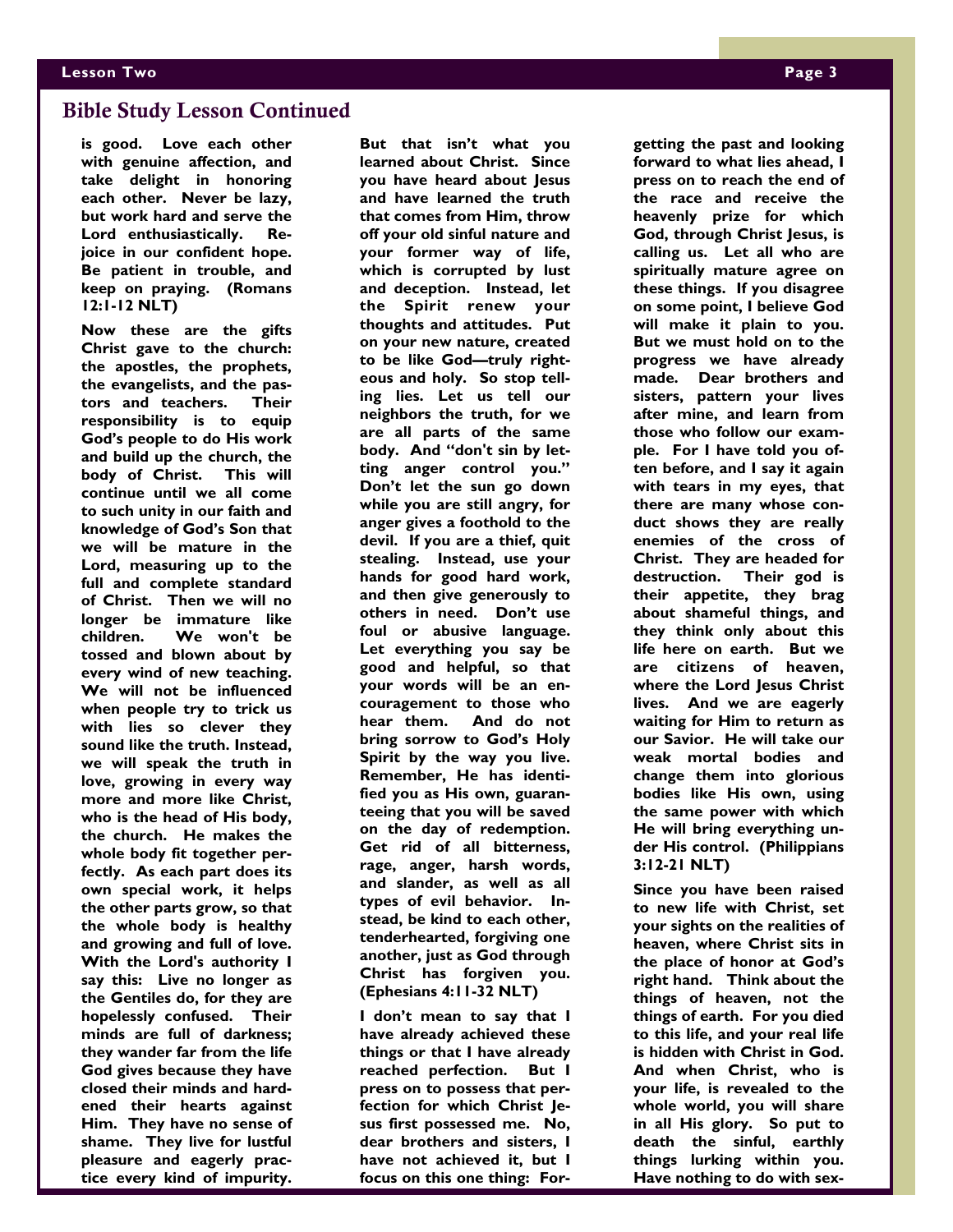#### Bible Study Lesson Continued

**ual immorality, impurity, lust, and evil desires. Don't be greedy, for a greedy person is an idolater, worshiping the things of this world. Because of these sins, the anger of God is coming. You used to do these things when your life was still part of this world. But now is the time to get rid of anger, rage, malicious behavior, slander, and dirty language. Don't lie to each other, for you have stripped off your old sinful nature and all its wicked deeds. Put on your new nature, and be renewed as you learn to know your Creator and become like** 

# Study Questions

1. What kind of life can I have as a born-again Christian?

**For every child of God defeats this evil world, and we achieve this victory through our faith. (1 John 5:4 NLT)** 

2. What is the Bible's definition of faith?

**Faith is the confidence that what we hope for will actually happen; it gives us assurance about things we cannot see. Through their faith, the people in days of old earned a good reputation. By faith we understand that the entire universe was formed at God's command, that what we now see did not come from anything that can be seen. It was by faith that Abel brought a more acceptable offering to God than Cain did. Abel's offering gave evidence that he was a righteous man, and God showed His approval of his gifts. Although Abel is long dead, he still speaks to us by his example of faith. It was by faith that Enoch was taken up to heaven without dying—"he disappeared, be-**

**Him. In this new life, it doesn't matter if you are a Jew or a Gentile, circumcised or uncircumcised, barbaric, uncivilized, slave, or free. Christ is all that matters, and He lives in all of us. Since God chose you to be the holy people He loves, you must clothe yourselves with tenderhearted mercy, kindness, humility, gentleness, and patience. Make allowance for each other's faults, and forgive anyone who offends you. Remember, the Lord forgave you, so you must forgive others. Above all, clothe yourselves with love, which binds us all** 

**cause God took him." For before he was taken up, he was known as a person who pleased God. And it is impossible to please God without faith. Anyone who wants to come to Him must believe that God exists and that He rewards those who sincerely seek Him. It was by faith that Noah built a large boat to save his family from the flood. He obeyed God, who warned him about things that had never happened before. By his faith Noah condemned the rest of the world, and he received the righteousness that comes by faith. It was by faith that Abraham obeyed when God called him to leave home and go to another land that God would give him as his inheritance. He went without knowing where he was going. And even when he reached the land God promised him, he lived there by faith—for he was like a foreigner, living in tents. And so did Isaac and Jacob, who inherited the same promise. Abraham was confidently looking for-** **together in perfect harmony. And let the peace that comes from Christ rule in your hearts. For as members of one body you are called to live in peace. And always be thankful. Let the message about Christ, in all its richness, fill your lives. Teach and counsel each other with all the wisdom He gives. Sing psalms and hymns and spiritual songs to God with thankful hearts. And whatever you do or say, do it as a representative of the Lord Jesus, giving thanks through Him to God the Father. (Colossians 3:1-17 NLT)** 

**ward to a city with eternal foundations, a city designed and built by God. It was by faith that even Sarah was able to have a child, though she was barren and was too old. She believed that God would keep His promise. And so a whole nation came from this one man who was as good as dead—a nation with so many people that, like the stars in the sky and the sand on the seashore, there is no way to count them. All these people died still believing what God had promised them. They did not receive what was promised, but they saw it all from a distance and welcomed it. They agreed that they were foreigners and nomads here on earth. (Hebrews 11:1-13 NLT)** 

3. How can I grow in my faith?

**So faith comes from hearing, that is, hearing the Good News** about Christ. **(Romans 10:17 NLT)** 

4. What two facts must I believe for my faith to be pleasing to God?

**And it is impossible to**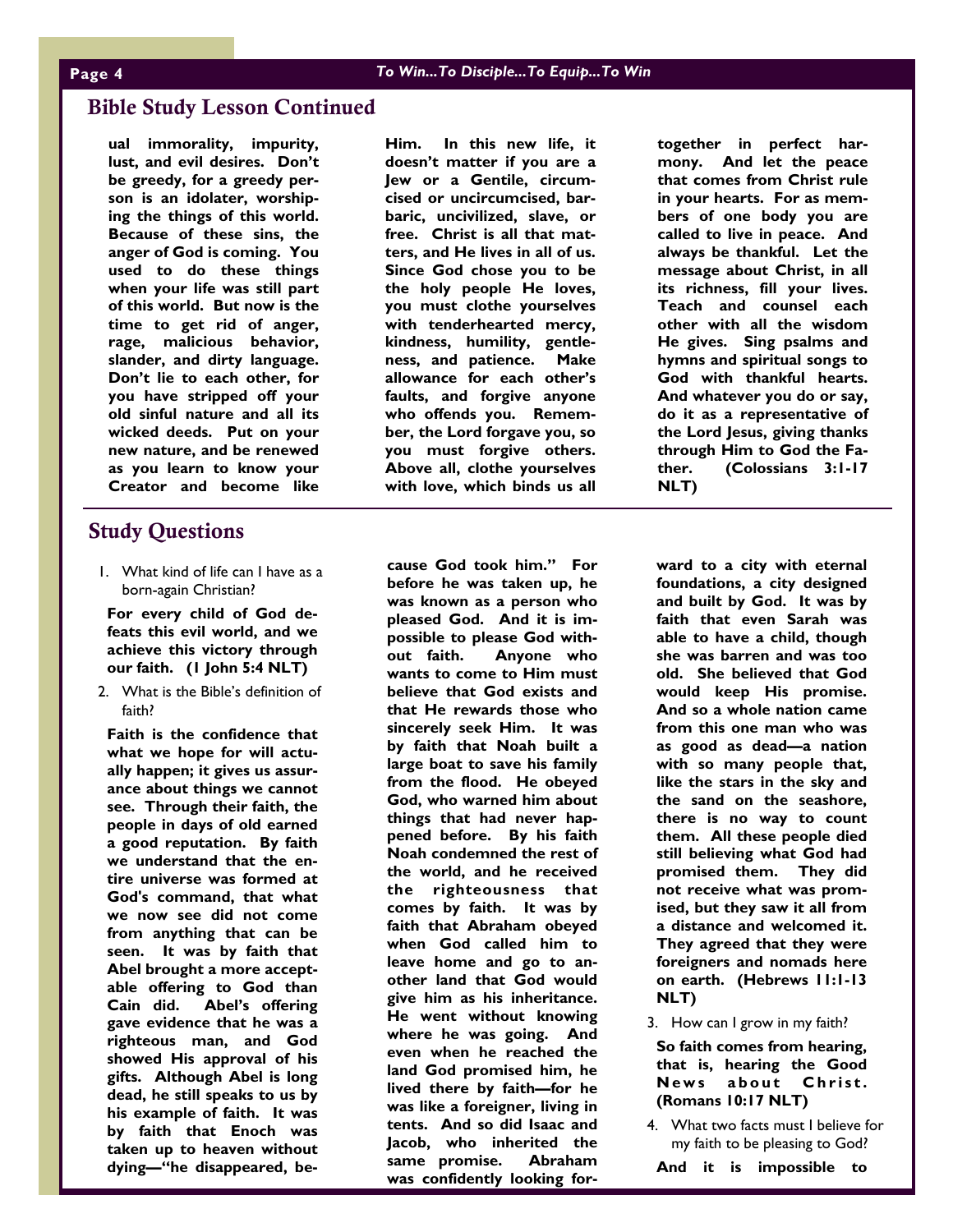# Study Questions Continued

**please God without faith. Anyone who wants to come to Him must believe that God exists and that He rewards those who sincerely seek Him. (Hebrews 11:6 NLT)** 

5. What do the following verses tell you in regards to living a victorious Christian life?

**Then He said to the crowd, "If any of you wants to be My follower, you must turn from your selfish ways, take up your cross daily, and follow Me. (Luke 9:23 NLT)** 

**Those who say they live in God should live their lives as Jesus did. (1 John 2:6 NLT)** 

**Do not love this world nor the things it offers you, for when you love the world, you do not have the love of the Father in you. For the world offers only a craving for physical pleasure, a craving for everything we see, and pride in our achievements and possessions. These are not from the Father, but are from this world. And this world is fading away, along with everything that people crave. But anyone who does what pleases God will live forever. (1 John 2:15-17 NLT)** 

6. How often should we pray?

**Don't worry about anything; instead, pray about every-**

#### Meditation and Memorization

Meditate on (think about) the following verses:

**Keep watch and pray, so that you will not give in to temptation. For the spirit is willing, but the body is weak! (Matthew 26:41 NLT)** 

**And we will receive from Him whatever we ask because we obey Him and do the things that please Him. (1 John 3:22 NLT)** 

**thing. Tell God what you need, and thank Him for all He has done. Then you will experience God's peace, which exceeds anything we can understand. His peace will guard your hearts and minds as you live in Christ Jesus. (Philippians 4:6-7 NLT)** 

7. Prayer is like oxygen, it will keep us from fainting spiritually. What is the lesson Jesus is trying to teach us from Luke 18:1-8?

**One day Jesus told His disciples a story to show that they should always pray and never give up. "There was a judge in a certain city," He said, "who neither feared God nor cared about people. A widow of that city came to him repeatedly, saying, 'Give me justice in this dispute with my enemy.' The judge ignored her for a while, but finally he said to himself, 'I don't fear God or care about people, but this woman is driving me crazy. I'm going to see that she gets justice, because she is wearing me out with her constant requests!'" Then the Lord said, "Learn a lesson from this unjust judge. Even he rendered a just decision in the end. So don't you think God will surely give justice to His chosen people who cry out to Him day and** 

**Keep on asking, and you will receive what you ask for. Keep on seeking, and you will find. Keep on knocking, and the door will be opened to you. (Matthew 7:7 NLT)** 

**And we are confident that He hears us whenever we ask for anything that pleases Him. And since we know He hears us when we make our requests, we also know that**  **night? Will He keep putting them off? I tell you, He will grant justice to them quickly! But when the Son of Man returns, how many will He find on the earth who have faith?" (Luke 18:1- 8 NLT)** 

8. What else can I do to pray effectively?

**But when you are praying, first forgive anyone you are holding a grudge against, so that your Father in heaven will forgive your sins, too. (Mark 11:25 NLT)** 

9. Will my prayers be answered immediately?

**So do not throw away this confident trust in the Lord. Remember the great reward it brings you! Patient endurance is what you need now, so that you will continue to do God's will. Then you will receive all that He has promised. (Hebrews 10:35- 36 NLT)** 

10. What are some things I should pray for?

**Give us today the food we need, and forgive us our sins, as we have forgiven those who sin against us. And don't let us yield to temptation, but rescue us from the evil one. [For Yours is the kingdom and the power and the glory forever. Amen.] (Matthew 6:11-13 NLT)** 

**He will give us what we ask for. (1 John 5:14-15 NLT)** 

Memorize the following verse:

**Confess your sins to each other and pray for each other so that you may be healed. The earnest prayer of a righteous person has great power and produces wonderful results. (James 5:16 NLT)**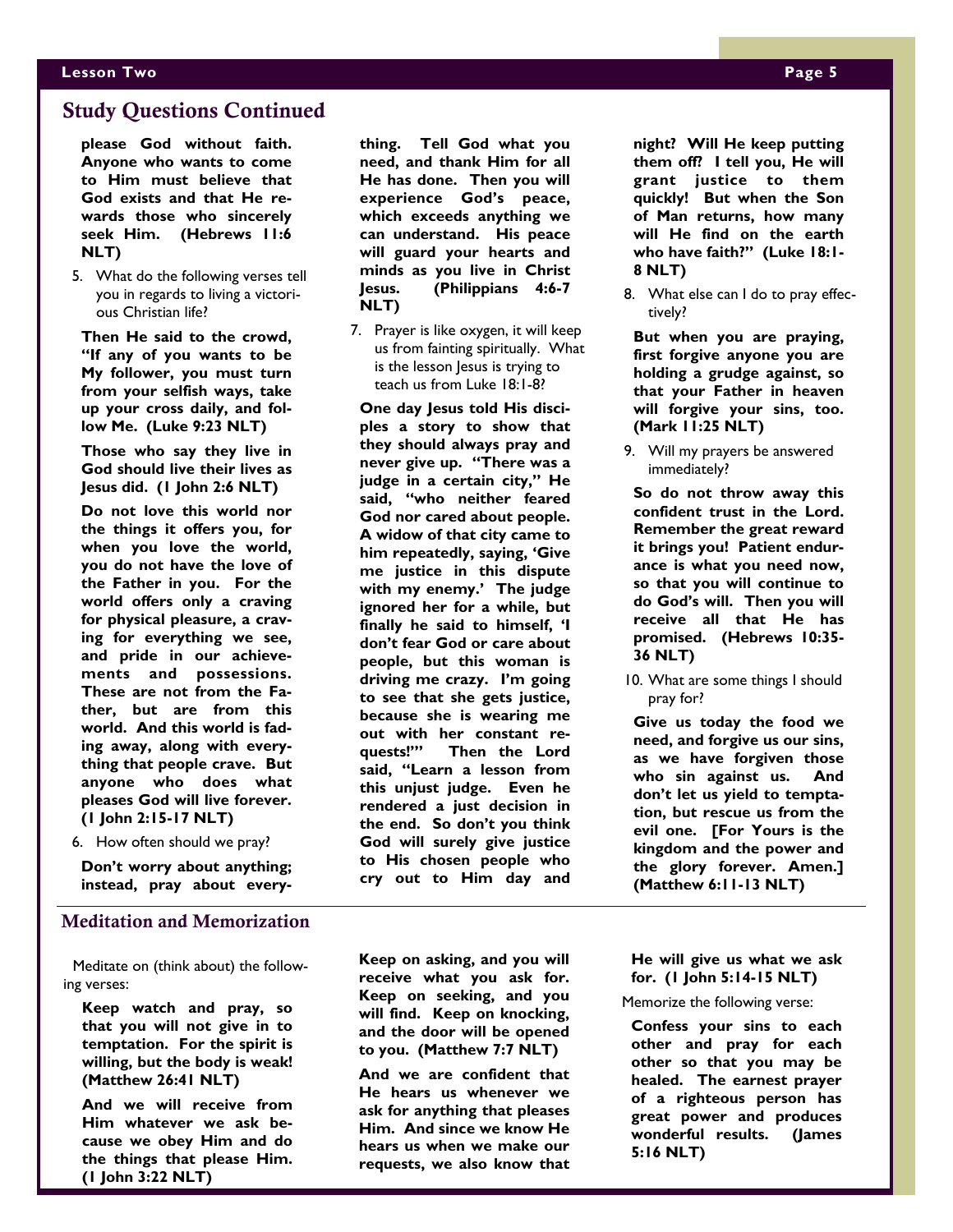

- Introduction
- Bible Study Lesson
- Study Questions
- Meditation and Memorization



PO Box 1207 Englewood, CO 80150-1207

Phone: (303) 761-1959 Toll Free: (800) 798-7875 Fax: (303) 761-4577 E-mail: ADMIN@CMFHQ.ORG

# Learning the Basics

#### **Lesson Three Knowing the Word**

# **Introduction**

The Bible (a word that comes from the Koine Greek, ta biblia, which means "the books" refers to the collection of books we refer to as the Holy Bible. The Bible was originally written in various ancient languages, like Hebrew, Aramaic, and Greek, by men who were inspired by God.

**All Scripture is inspired by God and profitable for teaching, for reproof, for correction, for training in righteousness; so that the man of God may be ade-**

# Bible Study Lesson

#### **As You Begin**

Start your time in the Word with prayer! Ask God to give you His wisdom as you study through this lesson.

**If you need wisdom, ask our generous God, and He will give it to you. He will not rebuke you for asking. (James 1:5 NLT)** 

Remember, it is the Holy Spirit that will "guide you into all truth."

**When the Spirit of truth comes, He will guide you into all truth. He will not speak on His own but will tell you what He has heard. He will tell you about the future. (John 16:13 NLT)** 

### **The New Happening**

As you begin your study, read

**quate, equipped for every good work. (2 Timothy 3:16-17 NASB)** 

A more literal rendering of the actual Greek would be "God-breathed." So there is more here that mere pen and ink written by the hand of men. The Apostle Peter affirms this when he said:

**Above all, you must understand that no prophecy of Scripture came about by the prophet's own interpretation. For prophecy never had its ori-**

#### the following passages:

**And now, Israel, listen carefully to these decrees and regulations that I am about to teach you. Obey them so that you may live, so you may enter and occupy the land that the LORD, the God of your ancestors, is giving you. Do not add to or subtract from these commands I am giving you. Just obey the commands of the LORD your God that I am giving you. You saw for yourself what the LORD did to you at Baal-peor. There the LORD your God destroyed everyone who had worshiped Baal, the god of Peor. But all of you who were** 

**gin in the will of man, but men spoke from God as they were carried along by the Holy Spirit. (2 Peter 1:20- 21 NIV)** 

One of our core beliefs is:

We believe that the Old and New Testaments as originally written are the verbally inspired Word of God, and accept them as the supreme and all-sufficient authority in faith and life.

Therefore, there is much to be enjoyed as you begin to search the Scriptures daily.

**faithful to the LORD your God are still alive today—every one of you. Look, I now teach you these decrees and regulations just as the LORD my God commanded me, so that you may obey them in the land you are about to enter and occupy. Obey them completely, and you will display your wisdom and intelligence among the surrounding nations. When they hear all these decrees, they will exclaim, 'How wise and prudent are the people of this great nation!' For what great nation has a god as near to them as the LORD our God is near**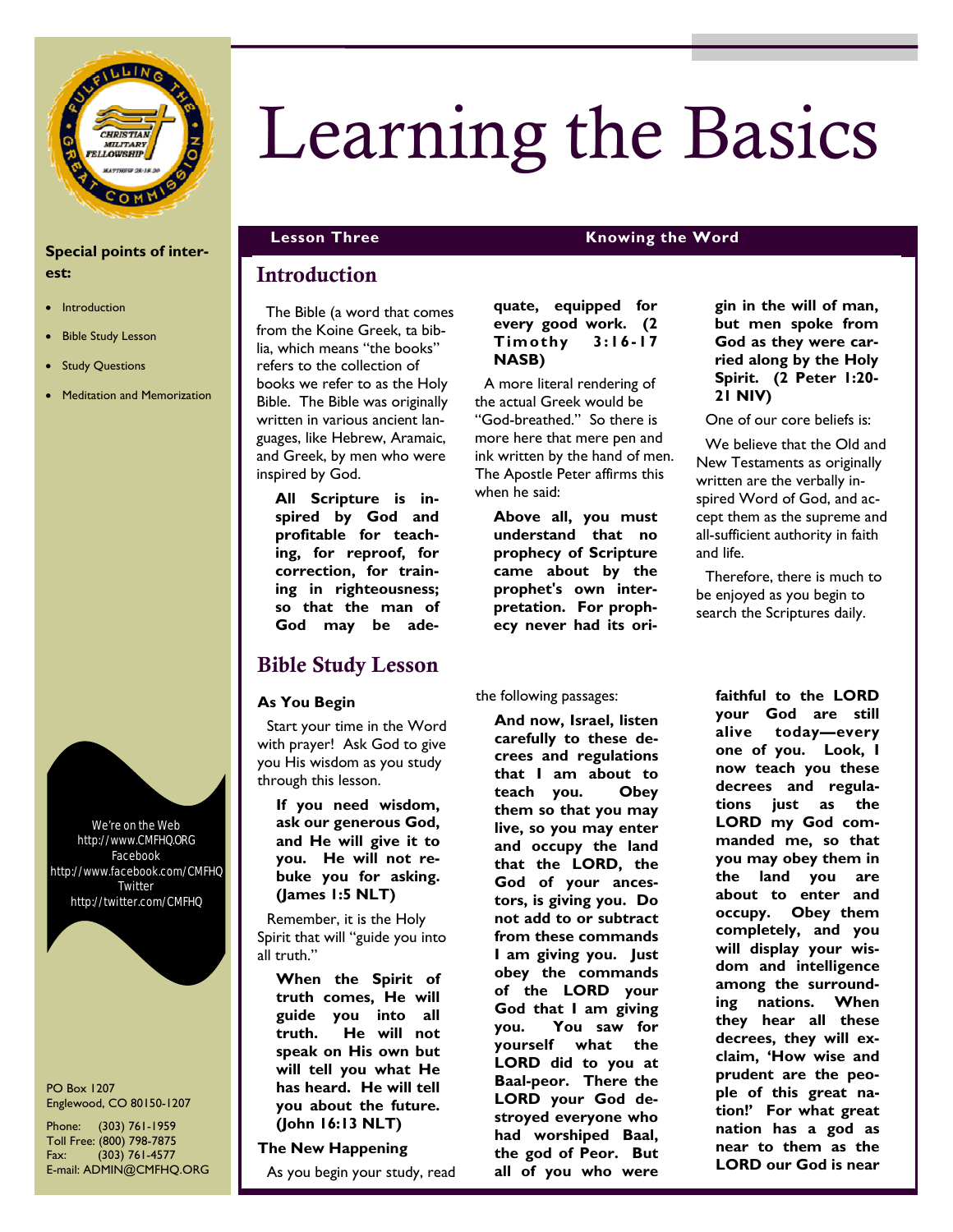# Bible Study Lesson Continued

**to us whenever we call on Him? And what great nation has decrees and regulations as righteous and fair as this body of instructions that I am giving you today? But watch out! Be careful never to forget what you yourself have seen. Do not let these memories escape from your mind as long as you live! And be sure to pass them on to your children and grandchildren. (Deuteronomy 4:1 -9 NLT)** 

**Listen, O Israel! The LORD is our God, the LORD alone. And you must love the LORD your God with all your heart, all your soul, and all your strength. And you must commit yourselves wholeheartedly to these commands that I am giving you today. Repeat them again and again to your children. Talk about them when you are at home and when you are on the road, when you are going to bed and when you are getting up. Tie them to your hands and wear them on your forehead as reminders. Write them on the doorposts of your house and on your gates. (Deuteronomy 6:4-9 NLT)** 

**The instructions of the LORD are perfect, reviving the soul. The decrees of the LORD are trustworthy,** 

Study Questions

1. How has God transmitted His written Word to man?

**All Scripture is inspired by God and is useful to teach us what is true and to make us realize what is wrong in our lives. It corrects us when we are wrong and teaches us to do what is right. (2 Timothy 3:16 NLT)** 

2. What did the Lord tell the

**making wise the simple. The commandments of the LORD are right, bringing joy to the heart. The commands of the LORD are clear, giving insight for living. Reverence for the LORD is pure, lasting forever. The laws of the LORD are true; each one is fair. They are more desirable than gold, even the finest gold. They are sweeter than honey, even honey dripping from the comb. They are a warning to Your servant, a great reward for those who obey them. How can I know all the sins lurking in my heart? Cleanse me from these hidden faults. Keep Your servant from deliberate sins! Don't let them control me. Then I will be free of guilt and innocent of great sin. May the words of my mouth and the meditation of my heart be pleasing to You, O LORD, my rock and my redeemer. (Psalms 19:7-14 NLT)** 

**I have hidden Your word in my heart, that I might not sin against You. (Psalms 119:11 NLT)** 

**But you, Timothy, certainly know what I teach, and how I live, and what my purpose in life is. You know my faith, my patience, my love, and my endurance. You know how much persecution and** 

**suffering I have endured. You know all about how I was persecuted in Antioch, Iconium, and Lystra—but the Lord rescued me from all of it. Yes, and everyone who wants to live a godly life in Christ Jesus will suffer persecution. But evil people and impostors will flourish. They will deceive others and will themselves be deceived. But you must remain faithful to the things you have been taught. You know they are true, for you know you can trust those who taught you. You have been taught the holy Scriptures from childhood, and they have given you the wisdom to receive the salvation that comes by trusting in Christ Jesus. All Scripture is inspired by God and is useful to teach us what is true and to make us realize what is wrong in our lives. It corrects us when we are wrong and teaches us to do what is right. God uses it to prepare and equip His people to do every good work. (2 Timothy 3:10-17 NLT)** 

**For the word of God is alive and powerful. It is sharper than the sharpest two-edged sword, cutting between soul and spirit, between joint and marrow. It exposes our innermost thoughts and desires. (Hebrews 4:12 NLT)** 

prophets Isaiah and Jeremiah to do?

**Now go and write down these words. Write them in a book. They will stand until the end of time as a witness… (Isaiah 30:8 NLT)** 

**This is what the LORD, the God of Israel, says: Write down for the record everything I have said to you,**  **Jeremiah. (Jeremiah 30:2 NLT)** 

3. Who is the Bible written about?

Jesus said:

**You search the Scriptures because you think they give you eternal life. But the Scriptures point to Me! (John 5:39 NLT)** 

**Then Jesus said to them,**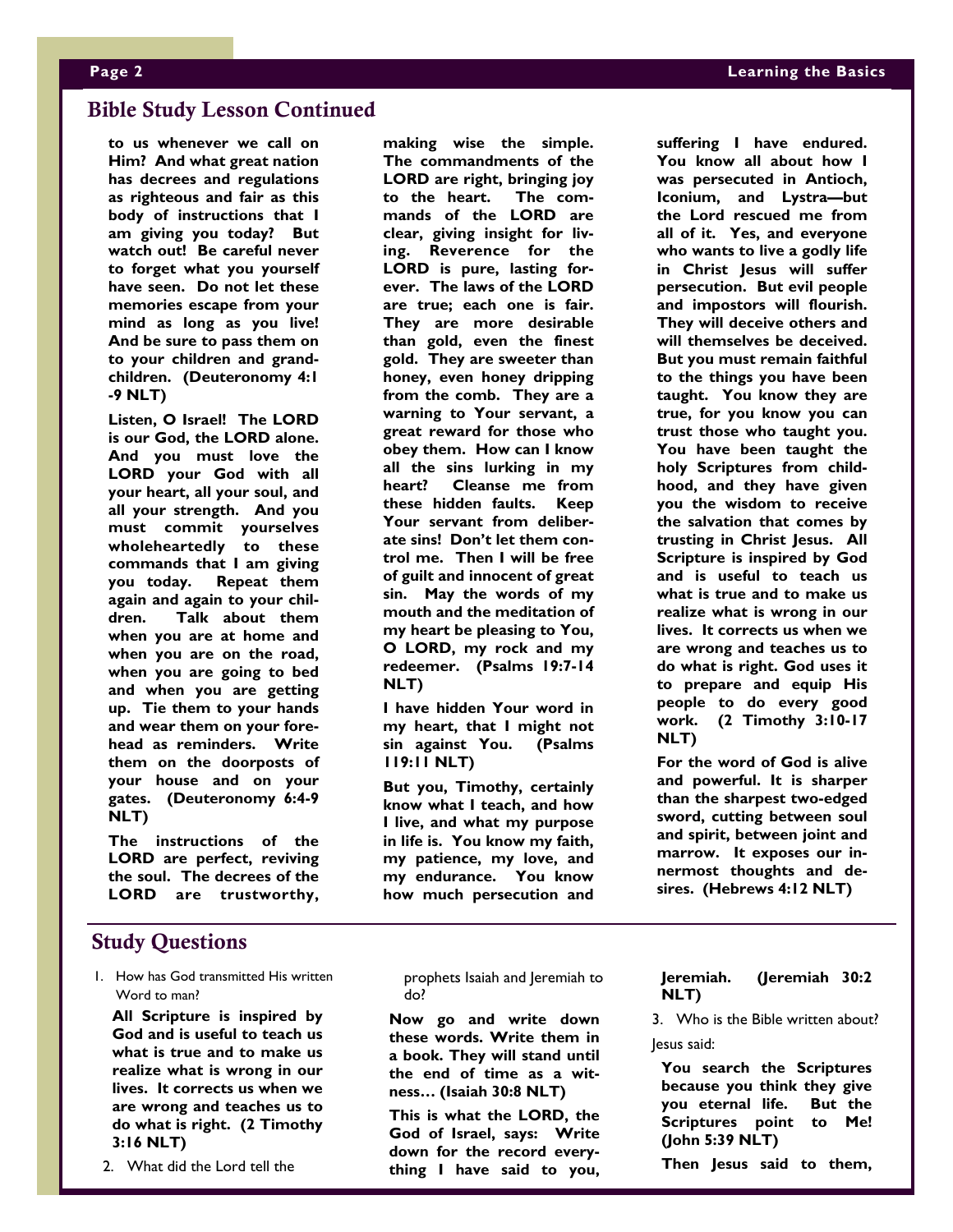# Study Questions Continued

**"You foolish people! You find it so hard to believe all that the prophets wrote in the Scriptures. Wasn't it clearly predicted that the Messiah would have to suffer all these things before entering His glory?" Then Jesus took them through the writings of Moses and all the prophets, explaining from all the Scriptures the things concerning Himself. (Luke 24:25-27 NLT)** 

4. What did Jesus say about His Word?

**The Spirit alone gives eternal life. Human effort accomplishes nothing. And the very words I have spoken to you are spirit and life. (John 6:63 NLT)** 

5. Why do I need to know the Word of God?

**Like newborn babies, you must crave pure spiritual milk so that you will grow into a full experience of salvation. (1 Peter 2:2 NLT)** 

6. Who is sent by God to teach me the truth?

**But when the Father sends the Advocate as My representative—that is, the Holy** 

Meditation and Memorization

Meditate on (think about) the following verses:

**Heaven and earth will disappear, but My words will never disappear. (Matthew 24:35 NLT)** 

**Open my eyes to see the wonderful truths in Your instructions. (Psalms 119:18 NLT)** 

**All Scripture is inspired by God and is useful to teach us what is true and to make us realize what is wrong in our lives. It corrects us when we are wrong and teaches us to do what is right. (2 Timothy**  **Spirit—He will teach you everything and will remind you of everything I have told you. (John 14:26 NLT)** 

7. What should I do once I have read the Word?

**But don't just listen to God's word. You must do what it says. Otherwise, you are only fooling yourselves. (James 1:22 NLT)** 

**Jesus replied, "But even more blessed are all who hear the word of God and put it into practice." (Luke 11:28 NLT)** 

8. How are we to approach our study of God's Word?

**My child, listen to what I say, and treasure my commands. Tune your ears to wisdom, and concentrate on understanding. Cry out for insight, and ask for understanding. Search for them as you would for silver; seek them like hidden treasures. Then you will understand what it means to fear the LORD, and you will gain knowledge of God. Proverbs 2:1-5 NLT)** 

9. What are some things that will happen if I obey His Word?

**Jesus said to the people who believed in Him, "You are truly My disciples if you remain faithful to My teachings. And you will know the truth, and the truth will set you free." (John 8:31-32 NLT)** 

**I have hidden Your word in my heart, that I might not sin against You. (Psalms 119:11 NLT)** 

**"And now I entrust you to God and the message of His grace that is able to build you up and give you an inheritance with all those He has set apart for Himself. (Acts 20:32 NLT)** 

10. What reason did the Apostle give for writing the Gospel of John?

**The disciples saw Jesus do many other miraculous signs in addition to the ones recorded in this book. But these are written so that you may continue to believe that Jesus is the Messiah, the Son of God, and that by believing in Him you will have life by the power of His name. (John 20:30-31 NLT)** 

#### **3:16 NLT)**

**Heaven and earth will disappear, but My words will never disappear. (Luke 21:33 NLT)** 

**Work hard so you can present yourself to God and receive His approval. Be a good worker, one who does not need to be ashamed and who correctly explains the word of truth. (2 Timothy 2:15 NLT)** 

**But Jesus told Him, "No! The Scriptures say, 'People do not live by bread alone, but by every word that**  **comes from the mouth of God.'" (Matthew 4:4 NLT)** 

**Like newborn babies, you must crave pure spiritual milk so that you will grow into a full experience of salvation. Cry out for this nourishment, (1 Peter 2:2 NLT)** 

**And you will know the truth, and the truth will set you free." (John 8:32 NLT)** 

Memorize the following verse:

**So faith comes from hearing, that is, hearing the Good News** about Christ. **(Romans 10:17 NLT)**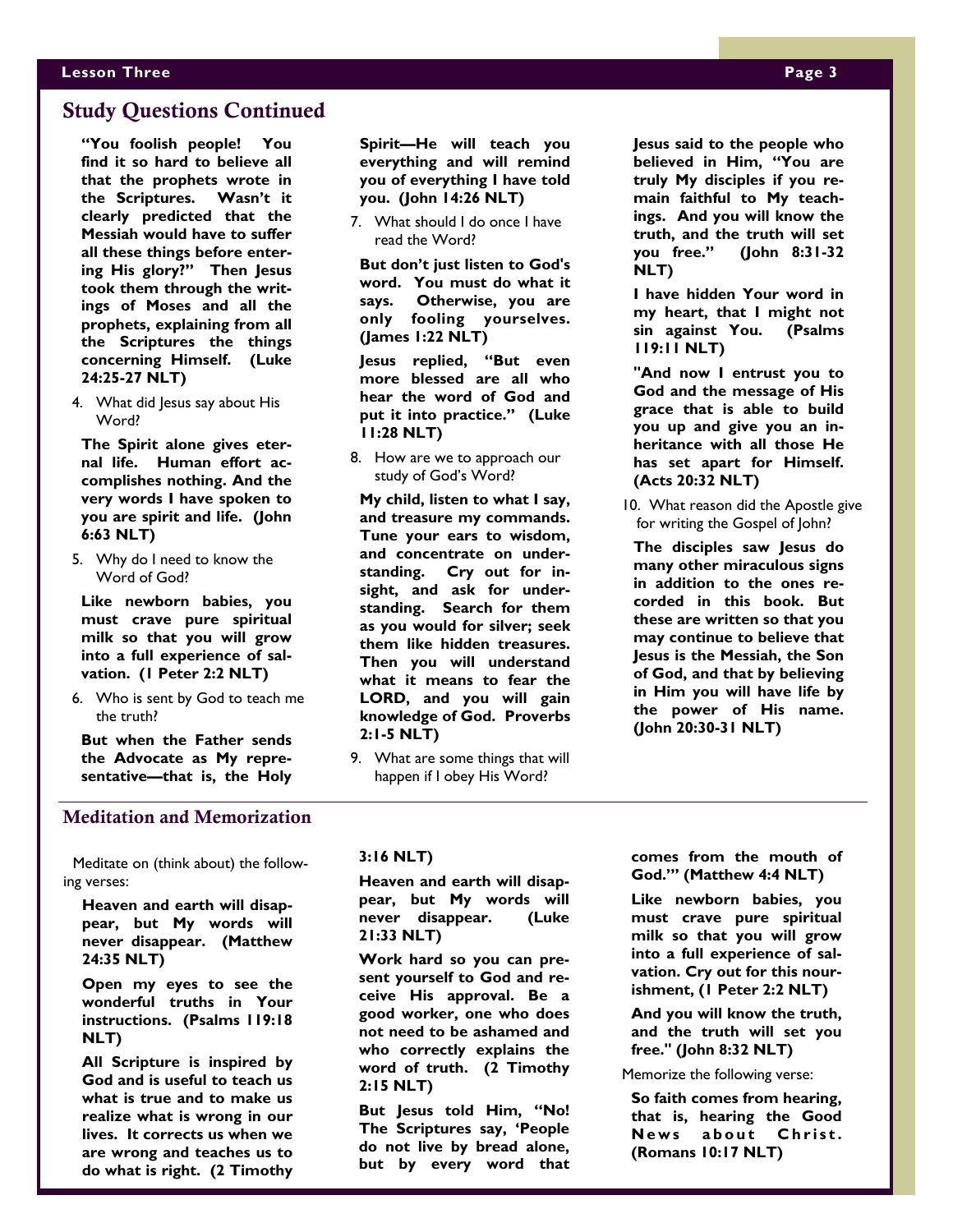![](_page_12_Picture_0.jpeg)

- Introduction
- Bible Study Lesson Preparation
- Study Questions
- Meditation and Memorization

![](_page_12_Picture_6.jpeg)

PO Box 1207 Englewood, CO 80150-1207

Phone: (303) 761-1959 Toll Free: (800) 798-7875 Fax: (303) 761-4577 E-mail: ADMIN@CMFHQ.ORG

# Learning the Basics

#### **Lesson Four Called to be a Disciple <b>Called** to be a Disciple

# **Introduction**

When are we disciples? The word "disciple" comes from the same root as the word "discipline," which has as one of its meanings "training that develops self-control and character." What, then, is Christian discipleship? Perhaps the best definition is this: Selftraining on the part of a believer in the Lord Jesus; a training that develops self-control, love and Christian character.

**Have nothing to do with godless myths and old wives' tales; rather, train yourself to be godly.** 

# **(1 Timothy 4:7 NIV)**

In the last phrase of the verse above the Greek is rendered:

**γύμναζε δὲ σεαυτὸν πρὸς εὐσέβειαν**

#### **gumnaze de seauton pros eusebeian**

*G-1128 γυμνάζω: to exercise vigorously, in any way, either the body or the mind. (Thayer)* 

*G4314 πρός: 1) to the advantage of 2) at, near, by 3) to, towards, with, with regard to* 

## *G2150 ευσέβεια: 1) reverence, respect 2) piety towards God, godliness*

Therefore one could say train yourself toward godliness. Thus implying both training and direction.

Every believer – every Christian – has the obligation to become a disciple, constantly learning about the ways of the Lord and continually putting into practice those things which he has learned.

# Bible Study Lesson Preparation

### **As You Begin**

Start your time in the Word with prayer! Ask God to give you His wisdom as you study through this lesson.

**If you need wisdom, ask our generous God, and He will give it to you. He will not rebuke you for asking. (James 1:5 NLT)** 

Remember, it is the Holy Spirit that will "guide you into all truth."

**When the Spirit of truth comes, He will guide you into all truth. He will not speak on His own but will tell you what He has heard. He will tell you about the future. (John 16:13 NLT)** 

1 Corinthians 2:13 tells us that godly wisdom is

learned through the words of the Holy Spirit: the Bible. Through prayer we can assure ourselves of profitable study as the Holy Spirit gives us godly wisdom.

**When we tell you these things, we do not use words that come from human wisdom. Instead, we speak words given to us by the Spirit, using the Spirit's words to explain spiritual truths. (1 Corinthians 2:13 NLT)** 

Before beginning your study please read:

**"Therefore, go and make disciples of all the nations, baptizing them in the name of the Father and the Son and the Holy Spirit. Teach these** 

**new disciples to obey all the commands I have given you. And be sure of this: I am with you always, even to the end of the age." (Matthew 28:19 -20 NLT)** 

**For I have a great sense of obligation to people in both the civilized world and the rest of the world, to the educated and uneducated alike. So I am eager to come to you in Rome, too, to preach the Good News. For I am not ashamed of this Good News about Christ. It is the power of God at work, saving everyone who believes—the Jew first and also the Gentile. This Good News tells us how God**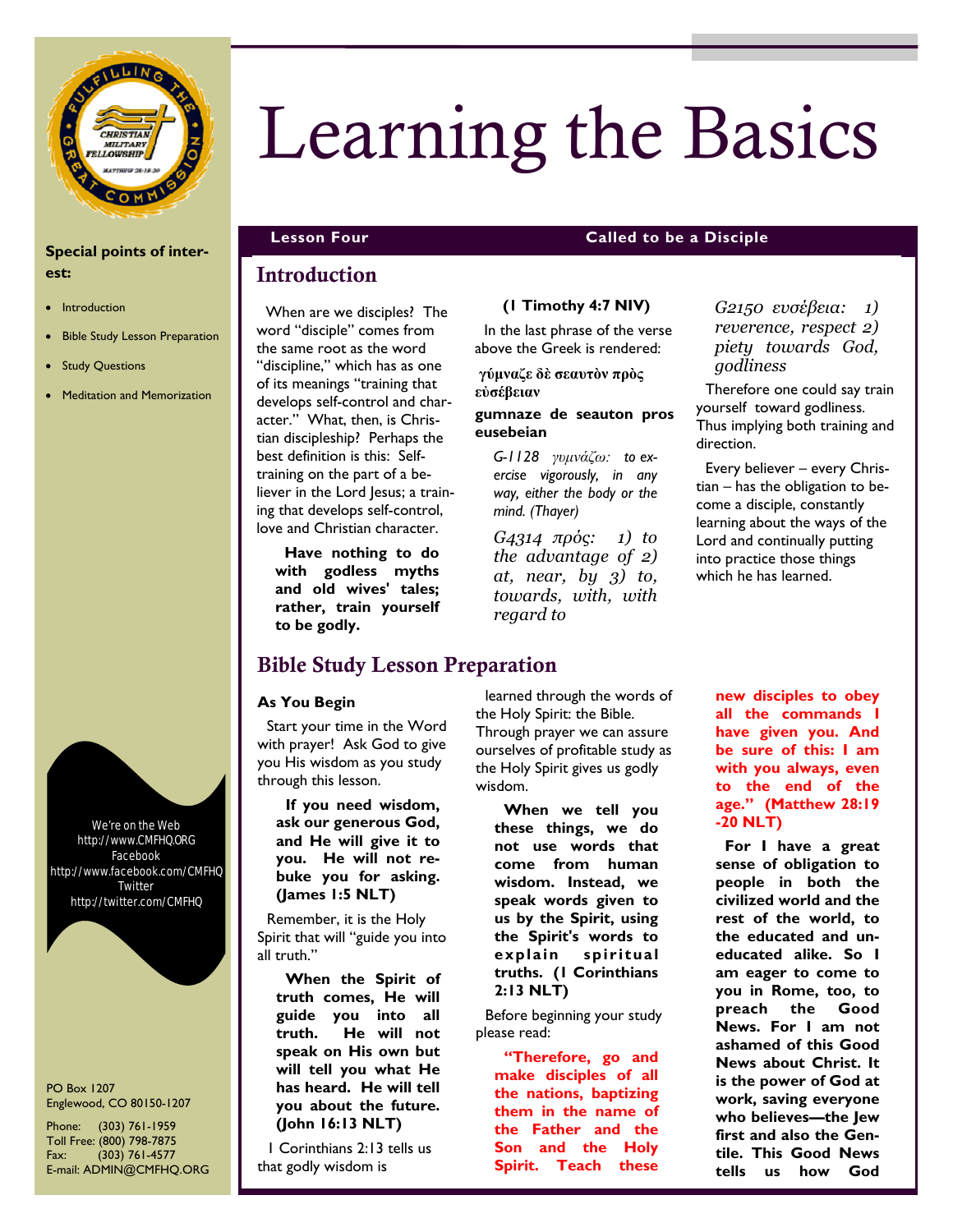**makes us right in His sight. This is accomplished from start to finish by faith. As the Scriptures say, "It is through faith that a righteous person has life." (Romans 1:14-17 NLT)** 

**Now these are the gifts Christ gave to the church: the apostles, the prophets, the evangelists, and the pastors and teachers. Their responsibility is to equip God's people to do His work and build up the church, the body of Christ. This will continue until we all come to such unity in our faith and knowledge of God's Son that we will be mature in the Lord, measuring up to the full and complete standard of Christ. Then we will no longer be immature like children. We won't be tossed and blown about by every wind of new teaching. We will not be influenced when people try to trick us with lies so clever they sound like the truth. Instead, we will speak the truth in love, growing in every way more and more like Christ, who is the head of His body, the church. He makes the whole body fit together perfectly. As each part does its own special work, it helps the other parts grow, so that the whole body is healthy and growing and full of love. With the Lord's authority I say this: Live no longer as the Gentiles do, for they are hopelessly confused. Their minds are full of darkness; they wander far from the life God gives because they have closed their minds and hardened their hearts against Him. They have no sense of shame. They live for lustful pleasure and eagerly practice every kind of impurity. But that isn't what you learned about Christ. Since you have heard about Jesus** 

**and have learned the truth that comes from Him, throw off your old sinful nature and your former way of life, which is corrupted by lust and deception. Instead, let the Spirit renew your thoughts and attitudes. Put on your new nature, created to be like God—truly righteous and holy. So stop telling lies. Let us tell our neighbors the truth, for we are all parts of the same body. And "don't sin by letting anger control you." Don't let the sun go down while you are still angry, for anger gives a foothold to the devil. If you are a thief, quit stealing. Instead, use your hands for good hard work, and then give generously to others in need. Don't use foul or abusive language. Let everything you say be good and helpful, so that your words will be an encouragement to those who hear them. And do not bring sorrow to God's Holy Spirit by the way you live. Remember, He has identified you as His own, guaranteeing that you will be saved on the day of redemption. Get rid of all bitterness, rage, anger, harsh words, and slander, as well as all types of evil behavior. Instead, be kind to each other, tenderhearted, forgiving one another, just as God through Christ has forgiven you. (Ephesians 4:11- 32 NLT)** 

**Some Greeks who had come to Jerusalem for the Passover celebration paid a visit to Philip, who was from Bethsaida in Galilee. They said, "Sir, we want to meet Jesus." Philip told Andrew about it, and they went together to ask Jesus. Jesus replied, "Now the time has come for the Son of Man to enter into His glory. I tell you the truth, unless a ker-**

**nel of wheat is planted in the soil and dies, it remains alone. But its death will produce many new kernels—a plentiful harvest of new lives. Those who love their life in this world will lose it. Those who care nothing for their life in this world will keep it for eternity. Anyone who wants to be My disciple must follow Me, because My servants must be where I am. And the Father will honor anyone who serves Me. Now My soul is deeply troubled. Should I pray, 'Father, save Me from this hour'? But this is the very reason I came! Father, bring glory to Your name." Then a voice spoke from heaven, saying, "I have already brought glory to My name, and I will do so again." When the crowd heard the voice, some thought it was thunder, while others declared an angel had spoken to Him. Then Jesus told them, "The voice was for your benefit, not Mine. The time for judging this world has come, when Satan, the ruler of this world, will be cast out. And when I am lifted up from the earth, I will draw everyone to Myself." He said this to indicate how He was going to die. The crowd responded, "We understood from Scripture that the Messiah would live forever. How can You say the Son of Man will die? Just who is this Son of Man, anyway?" Jesus replied, "My light will shine for you just a little longer. Walk in the light while you can, so the darkness will not overtake you. Those who walk in the darkness cannot see where they are going. Put your trust in the light while there is still time; then you will become children of the light." After saying these things, Jesus went away and**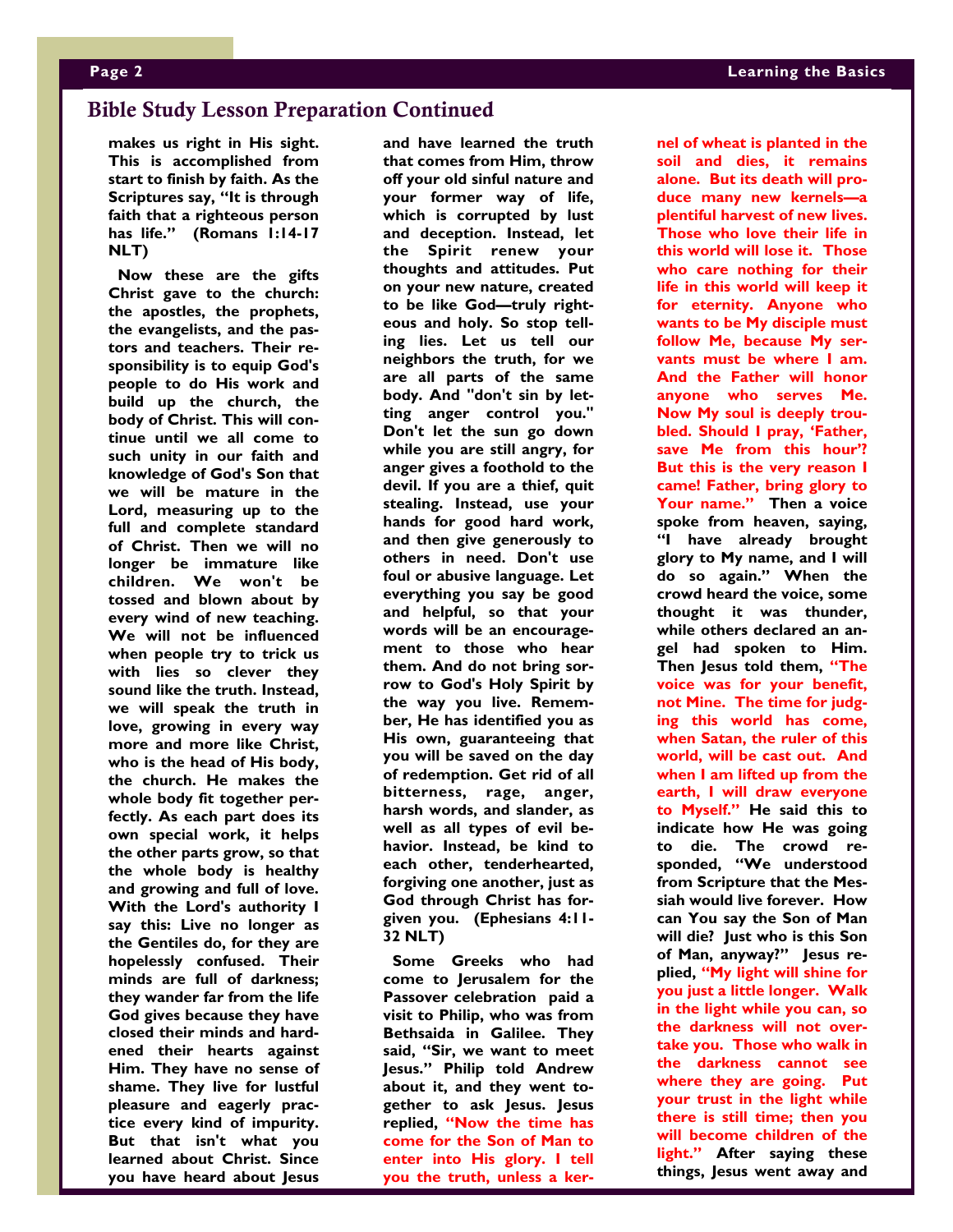#### **Lesson Four Page 3**

# Bible Study Lesson Preparation Continued

**was hidden from them. But despite all the miraculous signs Jesus had done, most of the people still did not believe in Him. This is exactly what Isaiah the prophet had predicted: "LORD, who has believed our message? To whom has the LORD revealed His powerful arm?" But the people couldn't believe, for as Isaiah also said, "The Lord has blinded their eyes and hardened their hearts—so that their eyes cannot see, and their hearts cannot understand, and they cannot turn to Me and have Me heal them." Isaiah was referring to Jesus when he** 

# Study Questions

- 1. What did Christian discipleship mean to Paul? (Romans 1: 14-16)
- 2. What are some evidences of being a disciple of Jesus Christ?

**Then Jesus said to His disciples, "If any of you wants to be My follower, you must turn from your selfish ways, take up your cross, and follow Me." (Matthew 16:24 NLT)** 

**"If you want to be My disciple, you must hate everyone else by comparison—your father and mother, wife and children, brothers and sisters—yes, even your own life. Otherwise, you cannot be My disciple. (Luke 14:26 NLT)** 

**So you cannot become My disciple without giving up everything you own. (Luke 14:33 NLT)** 

**Jesus said to the people who believed in Him, "You are truly My disciples if you remain faithful to My teachings." (John 8:31 NLT)** 

**When you produce much fruit, you are My true disciples. This brings great glory**  **said this, because he saw the future and spoke of the Messiah's glory. Many people did believe in Him, however, including some of the Jewish leaders. But they wouldn't admit it for fear that the Pharisees would expel them from the synagogue. For they loved human praise more than the praise of God. Jesus shouted to the crowds, "If you trust Me, you are trusting not only Me, but also God who sent Me. For when you see Me, you are seeing the One who sent Me. I have come as a light to shine in this dark world, so that all who put their** 

**trust in Me will no longer remain in the dark. I will not judge those who hear Me but don't obey Me, for I have come to save the world and not to judge it. But all who reject Me and My message will be judged on the day of judgment by the truth I have spoken. I don't speak on My own authority. The Father who sent Me has commanded Me what to say and how to say it. And I know His commands lead to eternal life; so I say whatever the Father tells Me to say." (John 12:20-50 NLT)** 

#### **to My Father. (John 15:8 NLT)**

3. How should you treat your enemies?

**Love your enemies! Do good to them. Lend to them without expecting to be repaid. Then your reward from heaven will be very great, and you will truly be acting as children of the Most High, for He is kind to those who are unthankful and wicked. (Luke 6:35 NLT)** 

- 4. What is the secret of Christian kindness and forgiveness? (See Ephesians 4:32 above)
- 5. As Christians, what has God promised us in regards to our spiritual growth?

**asking God, the glorious Father of our Lord Jesus Christ, to give you spiritual wisdom and insight so that you might grow in your**  knowledge of God. **(Ephesians 1:17 NLT)** 

6. Can you be a "secret" disciple of Jesus? Is that what God desires of you? (See John 12:42 above) AND

**Afterward Joseph of Arimathea, who had been a secret disciple of Jesus (because he feared the Jewish leaders), asked Pilate for permission to take down Jesus' body. When Pilate gave permission, Joseph came and took the body away. (John 19:38 NLT)** 

7. What things should we watch out for and stay away from?

**Let there be no sexual immorality, impurity, or greed among you. Such sins have no place among God's people. (Ephesians 5:3 NLT)** 

**Obscene stories, foolish talk, and coarse jokes—these are not for you. Instead, let there be thankfulness to God. (Ephesians 5:4 NLT)** 

**You can be sure that no immoral, impure, or greedy person will inherit the Kingdom of Christ and of God. For a greedy person is an idolater, worshiping the things of this world. (Ephesians 5:5 NLT)** 

8. What level of maturity does God want from us in our spiritual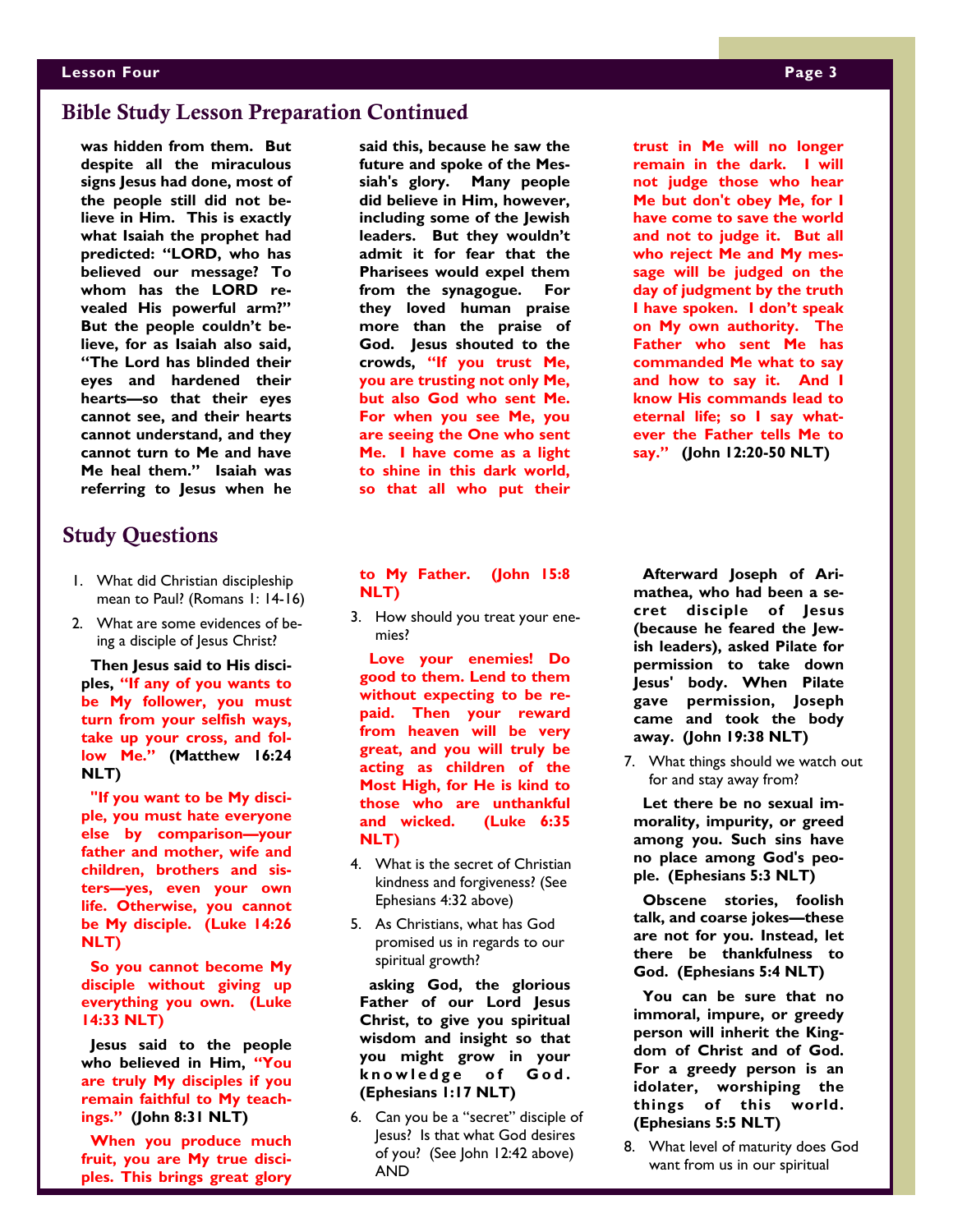# Study Questions Continued

#### lives?

**Dear brothers and sisters, don't be childish in your understanding of these things. Be innocent as babies when it comes to evil, but be mature in understanding matters of this kind. (1 Corinthians 14:20 NLT)** 

9. How can we grow in maturity? What are some causes for not maturing?

**You have been believers so long now that you ought to be teaching others. Instead, you need someone to teach you again the basic things about God's word. You are like babies who need milk and cannot eat solid food. For someone who lives on**  **milk is still an infant and doesn't know how to do what is right. Solid food is for those who are mature, who through training have the skill to recognize the difference between right and wrong. (Hebrews 5:12-14 NLT)** 

10. How important of a priority is knowing Jesus and being His disciples?

**I once thought these things were valuable, but now I consider them worthless because of what Christ has done. Yes, everything else is worthless when compared with the infinite value of knowing Christ Jesus my Lord. For His sake I have** 

**discarded everything else, counting it all as garbage, so that I could gain Christ and become one with Him. I no longer count on my own righteousness through obeying the law; rather, I become righteous through faith in Christ. For God's way of making us right with Himself depends on faith. I want to know Christ and experience the mighty power that raised Him from the dead. I want to suffer with Him, sharing in His death, so that one way or another I will experience the resurrection from the dead! (Philippians 3:7-11 NLT)** 

# Meditation and Memorization

Meditate on (think about) the following verses:

**Oh, that we might know the LORD! Let us press on to know Him. He will respond to us as surely as the arrival of dawn or the coming of rains in early spring. (Hosea 6:3 NLT)** 

**Jesus spoke to the people once more and said, "I am the light of the world. If you follow Me, you won't have to walk in darkness, because you will have the light that leads to life." (John 8:12 NLT)** 

**Anyone who wants to be My disciple must follow Me, because My servants must be where I am. And the Father will honor anyone who serves Me. (John 12:26 NLT)** 

**For God called you to do good, even if it means suffering, just as Christ suffered for you. He is your example, and you must follow in His steps. (1 Peter 2:21 NLT)** 

Memorize the following verse:

**Then Jesus said to His disciples, "If any of you wants to be My follower, you must turn from your selfish ways, take up your cross, and follow Me." (Matthew 16:24 NLT)** 

Consider the following words from Dr. E. M. Bounds from his book, *The Necessity of Prayer*"

*Here, let it be said, that no two things are more essential to a spiritfilled life than Bible-reading and secret prayer; no two things more helpful to growth in grace; to getting the largest joy out of a Christian life; toward establishing one in the ways of eternal peace.* 

#### **Page 4**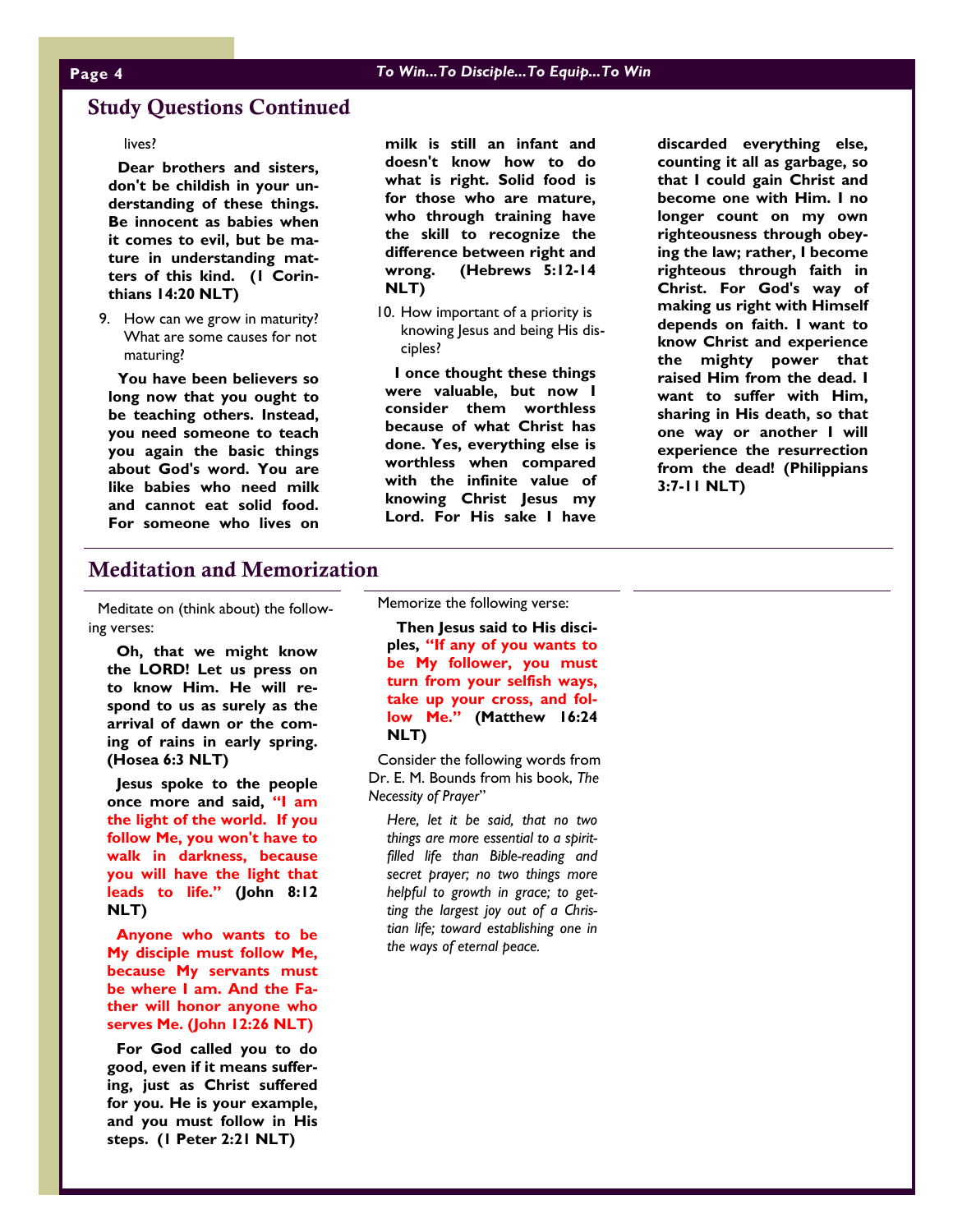![](_page_16_Picture_0.jpeg)

- Introduction
- Bible Study Lesson Preparation
- Study Questions
- Meditation and Memorization

![](_page_16_Picture_6.jpeg)

PO Box 1207 Englewood, CO 80150-1207

Phone: (303) 761-1959 Toll Free: (800) 798-7875 Fax: (303) 761-4577 E-mail: ADMIN@CMFHQ.ORG

# Learning the Basics

#### **Lesson Five Sharing Your Faith**

# **Introduction**

As Christians our motivation for service is based solely upon our love for God.

**We love him, because he first loved us. (1 John 4:19 KJV)** 

Our witnessing for Jesus be-

# Bible Study Lesson Preparation

#### **As You Begin**

Start your time in the Word with prayer! Ask God to give you His wisdom as you study through this lesson.

**If you need wisdom, ask our generous God, and He will give it to you. He will not rebuke you for asking. (James 1:5 NLT)** 

Remember, it is the Holy Spirit that will "guide you into all truth."

**When the Spirit of truth comes, He will guide you into all truth. He will not speak on His own but will tell you what He has heard. He will tell you about the future. (John 16:13 NLT)** 

1 Corinthians 2:13 tells us that godly wisdom is

learned through the words of the Holy Spirit: the Bible. Through prayer we can assure ourselves of profitable study as the Holy Spirit gives us godly wisdom.

**When we tell you these things, we do not use words that come from human** 

leading in sharing the gospel with our friends, loved ones, and those with whom we

We must look around us and pray for God's direction and

gins in the world in which we live; in our immediate sur-

roundings.

**wisdom. Instead, we speak words given to us by the Spirit, using the Spirit's words to explain spiritual truths. (1 Corinthians 2:13 NLT)** 

As we study the Word of God, we can be assured that we will be drawn closer to our Lord and prepared for things to come.

**You have been taught the holy Scriptures from childhood, and they have given you the wisdom to receive the salvation that comes by trusting in Christ Jesus. All Scripture is inspired by God and is useful to teach us what is true and to make us realize what is wrong in our lives. It corrects us when we are wrong and teaches us to do what is right. God uses it to prepare and equip His people to do every good work. (2 Timothy 3:15-17 NLT)** 

Before beginning your study please read:

**The Lord now chose** 

serve. As we shall see in the scriptures, witnessing involves more than just speaking of the Lord. To be an ambassador for Christ requires a lifestyle compatible with our confession of faith.

**seventy-two other disciples and sent them ahead in pairs to all the towns and places He planned to visit. These were His instructions to them: "The harvest is great, but the workers are few. So pray to the Lord who is in charge of the harvest; ask Him to send more workers into His fields. Now go, and remember that I am sending you out as lambs among wolves. Don't take any money with you, nor a traveler's bag, nor an extra pair of sandals. And don't stop to greet anyone on the road. Whenever you enter someone's home, first say, 'May God's peace be on this house.' If those who live there are peaceful, the blessing will stand; if they are not, the blessing will return to you. Don't move around from home to home. Stay in one place, eating and drinking what**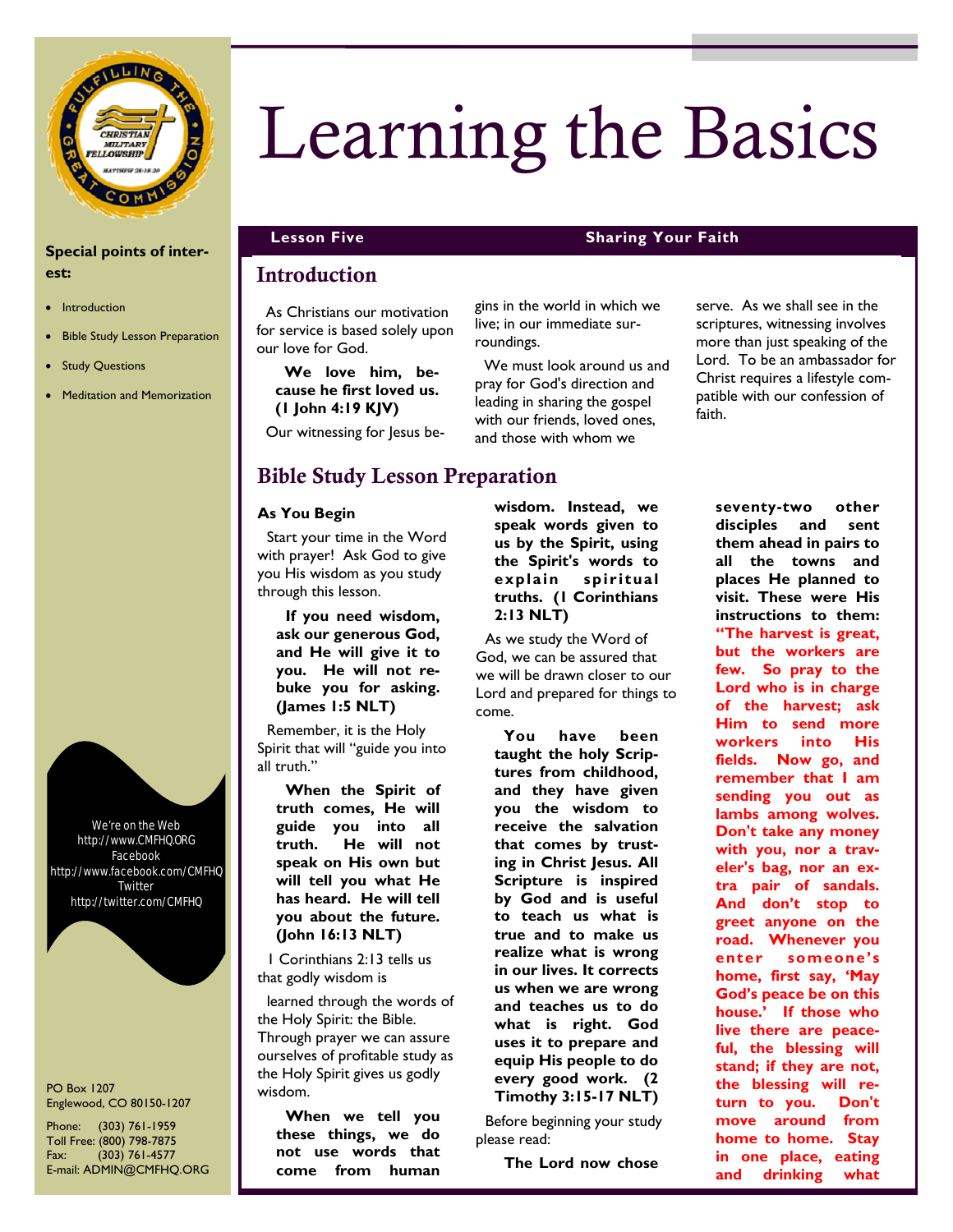**they provide. Don't hesitate to accept hospitality, because those who work deserve their pay. If you enter a town and it welcomes you, eat whatever is set before you. Heal the sick, and tell them, 'The Kingdom of God is near you now.' But if a town refuses to welcome you, go out into its streets and say, 'We wipe even the dust of your town from our feet to show that we have abandoned you to your fate. And know this—the Kingdom of God is near!' I assure you, even wicked Sodom will be better off than such a town on judgment day." (Luke 10:1-12 NLT)** 

**Meanwhile, Saul was uttering threats with every breath and was eager to kill the Lord's followers. So he went to the high priest. He requested letters addressed to the synagogues in Damascus, asking for their cooperation in the arrest of any followers of the Way he found there. He wanted to bring them—both men and women—back to Jerusalem in chains. As he was approaching Damascus on this mission, a light from heaven suddenly shone down around him. He fell to the ground and heard a voice saying to him, "Saul! Saul! Why are you persecuting Me?" "Who are You, lord?" Saul asked. And the voice replied, "I am Jesus, the one you are persecuting! Now get up and go into the city, and you will be told what you must do." The men with Saul stood speechless, for they heard the sound of someone's voice but saw no one! Saul picked himself up off the ground, but when he opened his eyes he was blind. So his companions led him by the hand to Damascus. He remained there blind for three** 

**days and did not eat or drink. Now there was a believer in Damascus named Ananias. The Lord spoke to him in a vision, calling, "Ananias!" "Yes, Lord!" he replied. The Lord said, "Go over to Straight Street, to the house of Judas. When you get there, ask for a man from Tarsus named Saul. He is praying to Me right now. I have shown him a vision of a man named Ananias coming in and laying hands on him so he can see again." "But Lord," exclaimed Ananias, "I've heard many people talk about the terrible things this man has done to the believers in Jerusalem! And he is authorized by the leading priests to arrest everyone who calls upon Your name." But the Lord said, "Go, for Saul is My chosen instrument to take My message to the Gentiles and to kings, as well as to the people of Israel. And I will show him how much he must suffer for My name's sake." So Ananias went and found Saul. He laid his hands on him and said, "Brother Saul, the Lord Jesus, who appeared to you on the road, has sent me so that you might regain your sight and be filled with the Holy Spirit." Instantly something like scales fell from Saul's eyes, and he regained his sight. Then he got up and was baptized. Afterward he ate some food and regained his strength. Saul stayed with the believers in Damascus for a few days. And immediately he began preaching about Jesus in the synagogues, saying, "He is indeed the Son of God!" All who heard him were amazed. "Isn't this the same man who caused such devastation among Jesus' followers in Jerusalem?" they asked.** 

**"And didn't he come here to arrest them and take them in chains to the leading priests?" Saul's preaching became more and more powerful, and the Jews in Damascus couldn't refute his proofs that Jesus was indeed the Messiah. (Acts 9:1-22 NLT)** 

**Dear brothers and sisters, the longing of my heart and my prayer to God is for the people of Israel to be saved. I know what enthusiasm they have for God, but it is misdirected zeal. For they don't understand God's way of making people right with Himself. Refusing to accept God's way, they cling to their own way of getting right with God by trying to keep the law. For Christ has already accomplished the purpose for which the law was given. As a result, all who believe in Him are made right with God. For Moses writes that the law's way of making a person right with God requires obedience to all of its commands. But faith's way of getting right with God says, "Don't say in your heart, 'Who will go up to heaven?' (to bring Christ down to earth). And don't say, 'Who will go down to the place of the dead?' (to bring Christ back to life again)." In fact, it says, "The message is very close at hand; it is on your lips and in your heart." And that message is the very message about faith that we preach: If you confess with your mouth that Jesus is Lord and believe in your heart that God raised Him from the dead, you will be saved. For it is by believing in your heart that you are made right with God, and it is by confessing with your mouth that you are saved. As the Scriptures tell us, "Anyone**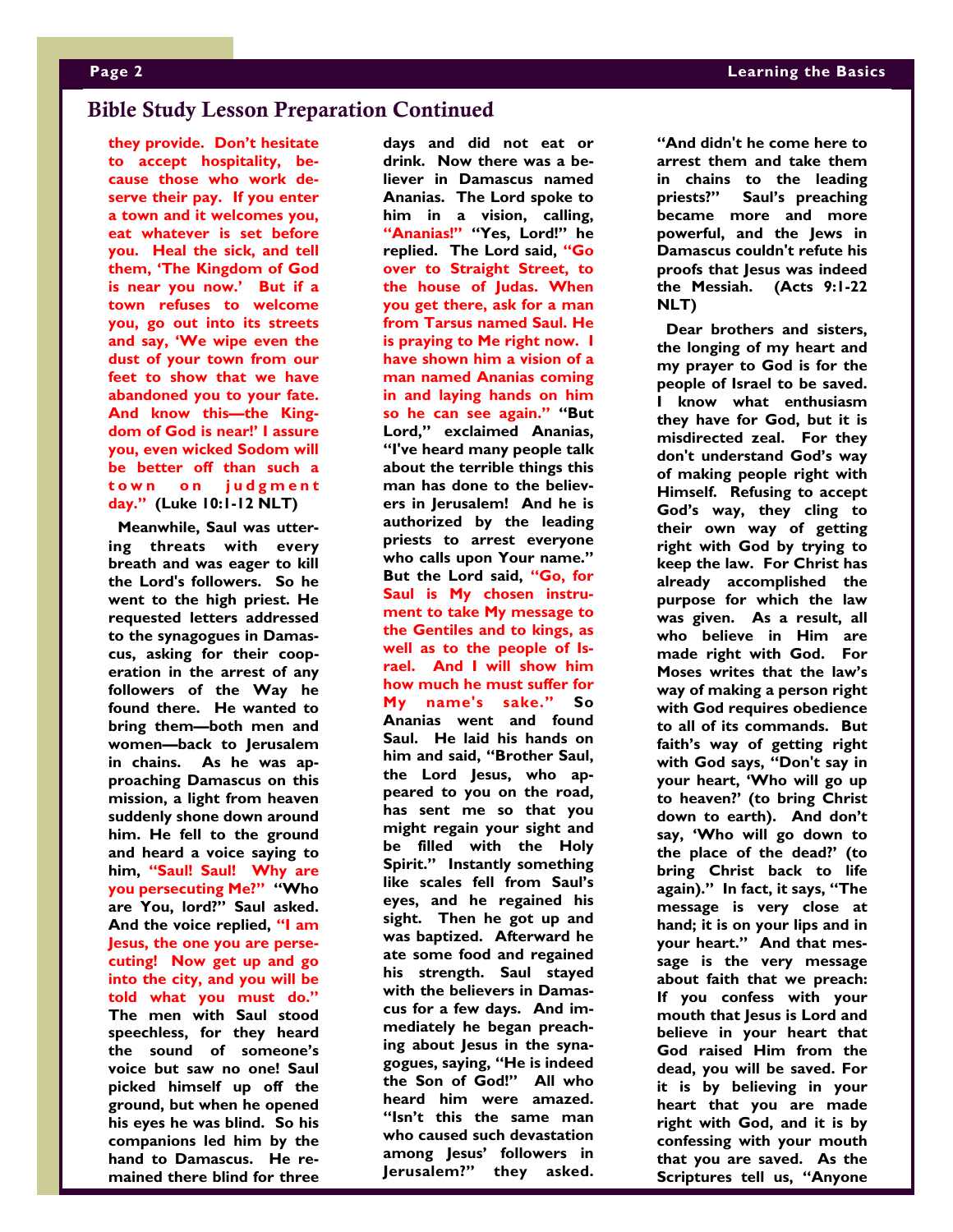**who trusts in Him will never be disgraced." Jew and Gentile are the same in this respect. They have the same Lord, who gives generously to all who call on Him. For "Everyone who calls on the name of the LORD will be saved." (Romans 10:1-13 NLT)** 

**I really don't need to write to you about this ministry of giving for the believers in Jerusalem. For I know how eager you are to help, and I have been boasting to the churches in Macedonia that you in Greece were ready to send an offering a year ago. In fact, it was your enthusiasm that stirred up many of the Macedonian believers to begin giving. But I am sending these brothers to be sure you really are ready, as I have been telling them, and that your money is all collected. I don't want to be wrong in my boasting about you. We would be embarrassed—not to mention your own embarrassment—if some Macedonian believers came with me and found that you weren't ready after all I had told them! So I thought I should send these brothers ahead of me to make sure the gift you promised is ready. But I want it to be a willing gift, not one given grudgingly. Remember this—a farmer who plants only a few seeds will get a small crop. But the one who plants generously will get a generous crop. You must each decide in your heart how much to give. And don't give reluctantly or in response to pressure. "For God loves a person who gives cheerfully." And God will generously provide all you need. Then you will always have everything you need and plenty**  **left over to share with others. As the Scriptures say, "They share freely and give generously to the poor. Their good deeds will be remembered forever." For God is the One who provides seed for the farmer and then bread to eat. In the same way, He will provide and increase your resources and then produce a great harvest of generosity in you. Yes, you will be enriched in every way so that you can always be generous. And when we take your gifts to those who need them, they will thank God. So two good things will result from this ministry of giving—the needs of the believers in Jerusalem will be met, and they will joyfully express their thanks to God. As a result of your ministry, they will give glory to God. For your generosity to them and to all believers will prove that you are obedient to the Good News of Christ. And they will pray for you with deep affection because of the overflowing grace God has given to you. Thank God for this gift too wonderful for words! (2 Corinthians 9:1-15 NLT)** 

**Then He said, "When I was with you before, I told you that everything written about Me in the law of Moses and the prophets and in the Psalms must be fulfilled." Then He opened their minds to understand the Scriptures. And He said, "Yes, it was written long ago that the Messiah would suffer and die and rise from the dead on the third day. It was also written that this message would be proclaimed in the authority of His name to all the nations, beginning in Jerusalem: 'There is forgiveness of sins** 

**for all who repent.' You are witnesses of all these things. And now I will send the Holy Spirit, just as My Father promised. But stay here in the city until the Holy Spirit comes and fills you with power from heaven." Then Jesus led them to Bethany, and lifting His hands to heaven, He blessed them. While He was blessing them, He left them and was taken up to heaven. So they worshiped Him and then returned to Jerusalem filled with great joy. And they spent all of their time in the Temple, praising God. (Luke 24:44-53 NLT)** 

**While Peter and John were speaking to the people, they were confronted by the priests, the captain of the Temple guard, and some of the Sadducees. These leaders were very disturbed that Peter and John were teaching the people that through Jesus there is a resurrection of the dead. They arrested them and, since it was already evening, put them in jail until morning. But many of the people who heard their message believed it, so the number of believers now totaled about 5,000 men, not counting women and children. The next day the council of all the rulers and elders and teachers of religious law met in Jerusalem. Annas the high priest was there, along with Caiaphas, John, Alexander, and other relatives of the high priest. They brought in the two disciples and demanded, "By what power, or in whose name, have you done this?" Then Peter, filled with the Holy Spirit, said to them, "Rulers and elders of our people, are we being questioned today because we've done a good deed for a crip-**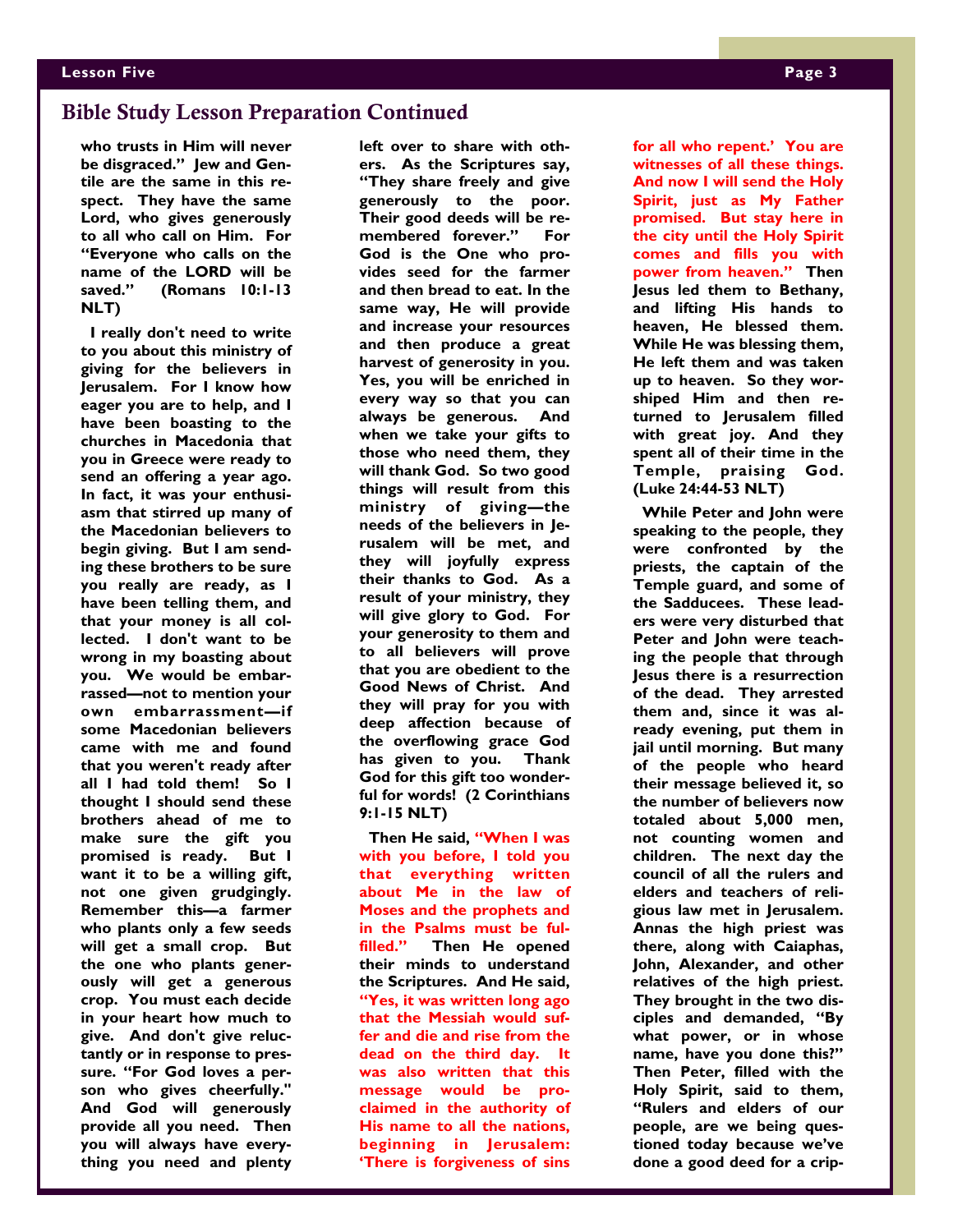**pled man? Do you want to know how he was healed? Let me clearly state to all of you and to all the people of Israel that he was healed by the powerful name of Jesus Christ the Nazarene, the man you crucified but whom God raised from the dead. For Jesus is the one referred to in the Scriptures, where it says, 'The stone that you builders rejected has now become the cornerstone.' There is salvation in no one else! God has given no other name under heaven by which we must be saved." The members of the council were amazed when they saw the boldness of Peter and John, for they could see that they were ordinary men with no special training in the Scriptures. They also recognized them as men who had been with Jesus. But since they could see the man who had been healed standing right there among them, there was nothing the council could say. So they ordered Peter and John out of the council chamber and conferred among themselves. "What should we do with these men?" they asked each other. "We can't deny that they have performed a miraculous sign, and everybody in Jerusalem knows about it. But to keep them from spreading their propaganda any further, we must warn them not to speak to anyone in Jesus' name again." So they called the apostles back in and commanded them never again to speak or teach in the name of Jesus. But Peter and John replied, "Do you think God wants us to obey you rather than Him? We cannot stop telling about everything we have seen and heard." The council then threatened them further, but they fi-** **nally let them go because they didn't know how to punish them without starting a riot. For everyone was praising God for this miraculous sign—the healing of a man who had been lame for more than forty years. As soon as they were freed, Peter and John returned to the other believers and told them what the leading priests and elders had said. When they heard the report, all the believers lifted their voices together in prayer to God: "O Sovereign Lord, Creator of heaven and earth, the sea, and everything in them—You spoke long ago by the Holy Spirit through our ancestor David, Your servant, saying, 'Why were the nations so angry? Why did they waste their time with futile plans? The kings of the earth prepared for battle; the rulers gathered together against the LORD and against His Messiah.' In fact, this has happened here in this very city! For Herod Antipas, Pontius Pilate the governor, the Gentiles, and the people of Israel were all united against Jesus, Your holy servant, whom You anointed. But everything they did was determined beforehand according to Your will. And now, O Lord, hear their threats, and give us, Your servants, great boldness in preaching Your word. Stretch out Your hand with healing power; may miraculous signs and wonders be done through the name of Your holy servant Jesus." After this prayer, the meeting place shook, and they were all filled with the Holy Spirit. Then they preached the word of God with boldness. All the believers were united in heart and mind. And they felt that what they** 

**owned was not their own, so they shared everything they had. The apostles testified powerfully to the resurrection of the Lord Jesus, and God's great blessing was upon them all. There were no needy people among them, because those who owned land or houses would sell them and bring the money to the apostles to give to those in need. For instance, there was Joseph, the one the apostles nicknamed Barnabas (which means "Son of Encouragement"). He was from the tribe of Levi and came from the island of Cyprus. He sold a field he owned and brought the money to the apostles. (Acts 4:1-37 NLT)**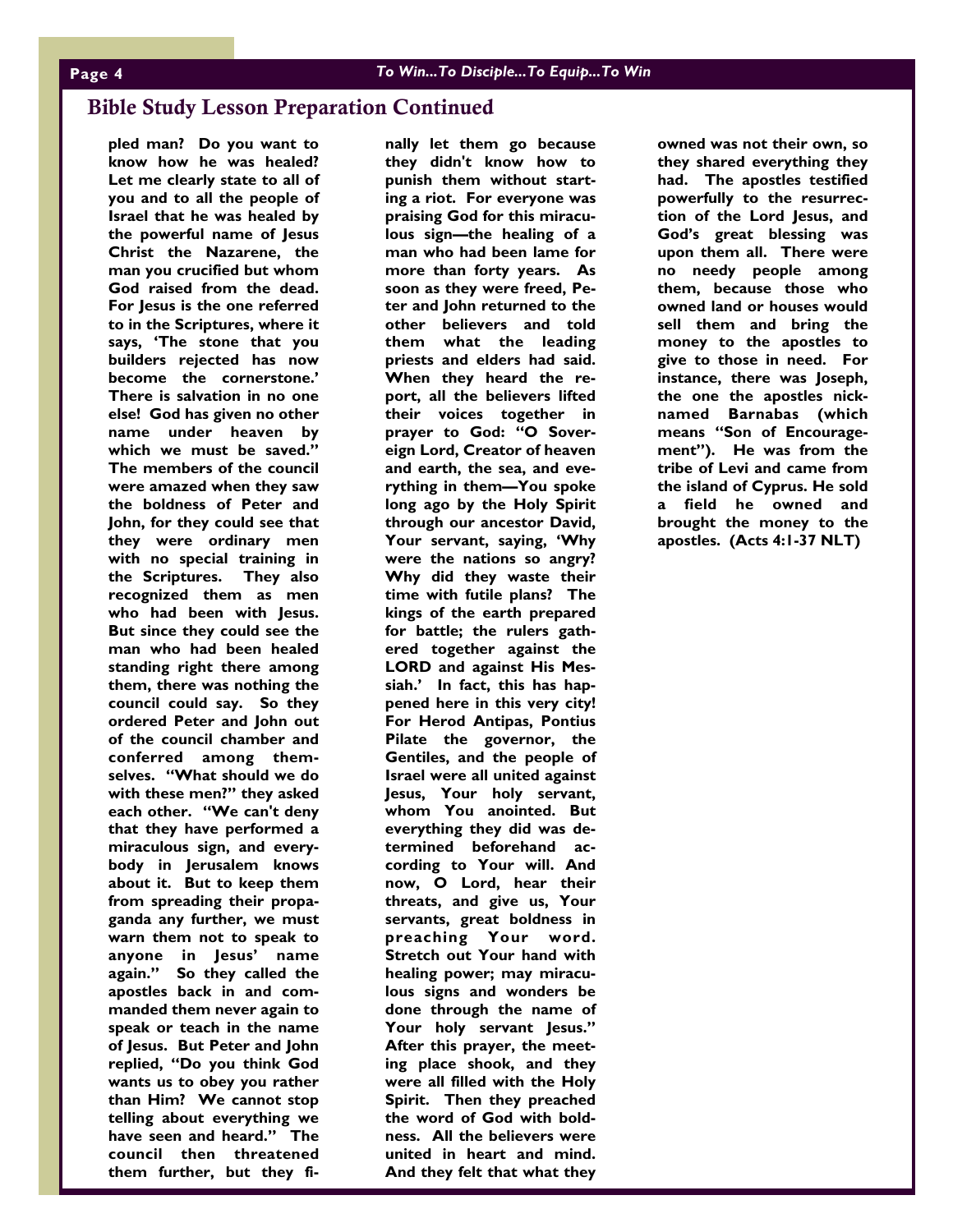# Study Questions

#### 1. What is a Christian witness?

**Then he told me, ''The God of our ancestors has chosen you to know His will and to see the Righteous One and hear Him speak. For you are to be His witness, telling everyone what you have seen and heard.' (Acts 22:14-15 NLT)** 

**We proclaim to you what we ourselves have actually seen and heard so that you may have fellowship with us. And our fellowship is with the Father and with His Son, Jesus Christ. (1 John 1:3 NLT)** 

2. What does Jesus say I will be for Him?

**"But you will receive power when the Holy Spirit comes upon you. And you will be My witnesses, telling people about Me every**where-in **Jerusalem**, **throughout Judea, in Samaria, and to the ends of the earth." (Acts 1:8 NLT)** 

3. What must a person do before he can turn from his sins and be saved?

**For "Everyone who calls on the name of the LORD will be saved." (Romans 10:13 NLT)** 

4. What must he do before he can call on the Lord to be his Savior?

**But how can they call on Him to save them unless they believe in Him? And how can they believe in Him if they have never heard about Him? And how can they hear about Him unless someone tells them? (Romans 10:14 NLT)** 

5. If I follow Jesus as He told me to, what has He promised to do?

**Jesus called out to them, "Come, follow Me, and I will show you how to fish for people!" (Matthew 4:19 NLT)** 

6. If I tell them about Jesus, whom can I trust to convict them in their hearts?

**But in fact, it is best for you that I go away, because if I don't, the Advocate won't come. If I do go away, then I will send Him to you. And when He comes, He will convict the world of its sin, and of God's righteousness, and of the coming judgment. The world's sin is that it refuses to believe in Me. Righteousness is available because I go to the Father, and you will see Me no more. Judgment will come because the ruler of this world has already been judged. (John 16:7-11 NLT)** 

7. What is God's will for every person?

**The Lord isn't really being slow about His promise, as some people think. No, He is being patient for your sake. He does not want anyone to be destroyed, but wants everyone to repent. (2 Peter 3:9 NLT)** 

8. Will God use me to answer questions about Him to those who are seeking to know the truth?

**Instead, you must worship Christ as Lord of your life. And if someone asks about your Christian hope, always be ready to explain it. (1 Peter 3:15 NLT)** 

9. What facts from the following verses could you point out while witnessing to an unsaved person?

**For everyone has sinned; we all fall short of God's glorious standard. (Romans 3:23 NLT)** 

**But God showed His great love for us by sending Christ to die for us while we were still sinners. (Romans 5:8 NLT)** 

**For the wages of sin is death, but the free gift of**  **God is eternal life through Christ Jesus our Lord. (Romans 6:23 NLT)** 

**For "Everyone who calls on the name of the LORD will be saved." (Romans 10:13 NLT)** 

10. A witness shares what he has seen and heard. What facts about his life did Paul give in his testimony?

#### **Life before:**

**Then Paul said, "I am a Jew, born in Tarsus, a city in Cilicia, and I was brought up and educated here in Jerusalem under Gamaliel. As his student, I was carefully trained in our Jewish laws and customs. I became very zealous to honor God in everything I did, just like all of you today. And I persecuted the followers of the Way, hounding some to death, arresting both men and women and throwing them in prison. The high priest and the whole council of elders can testify that this is so. For I received letters from them to our Jewish brothers in Damascus, authorizing me to bring the Christians from there to Jerusalem, in chains, to be punished." (Acts 22:3-5 NLT)** 

#### **Receiving Christ:**

**As I was on the road, approaching Damascus about noon, a very bright light from heaven suddenly shone down around me. I fell to the ground and heard a voice saying to me, "Saul, Saul, why are you persecuting Me?" "Who are You, lord?" I asked. And the voice replied, "I am Jesus the Nazarene, the One you are persecuting." The people with me saw the light but didn't understand the voice speaking to me. I asked, "What should I do, Lord?" And the Lord told**